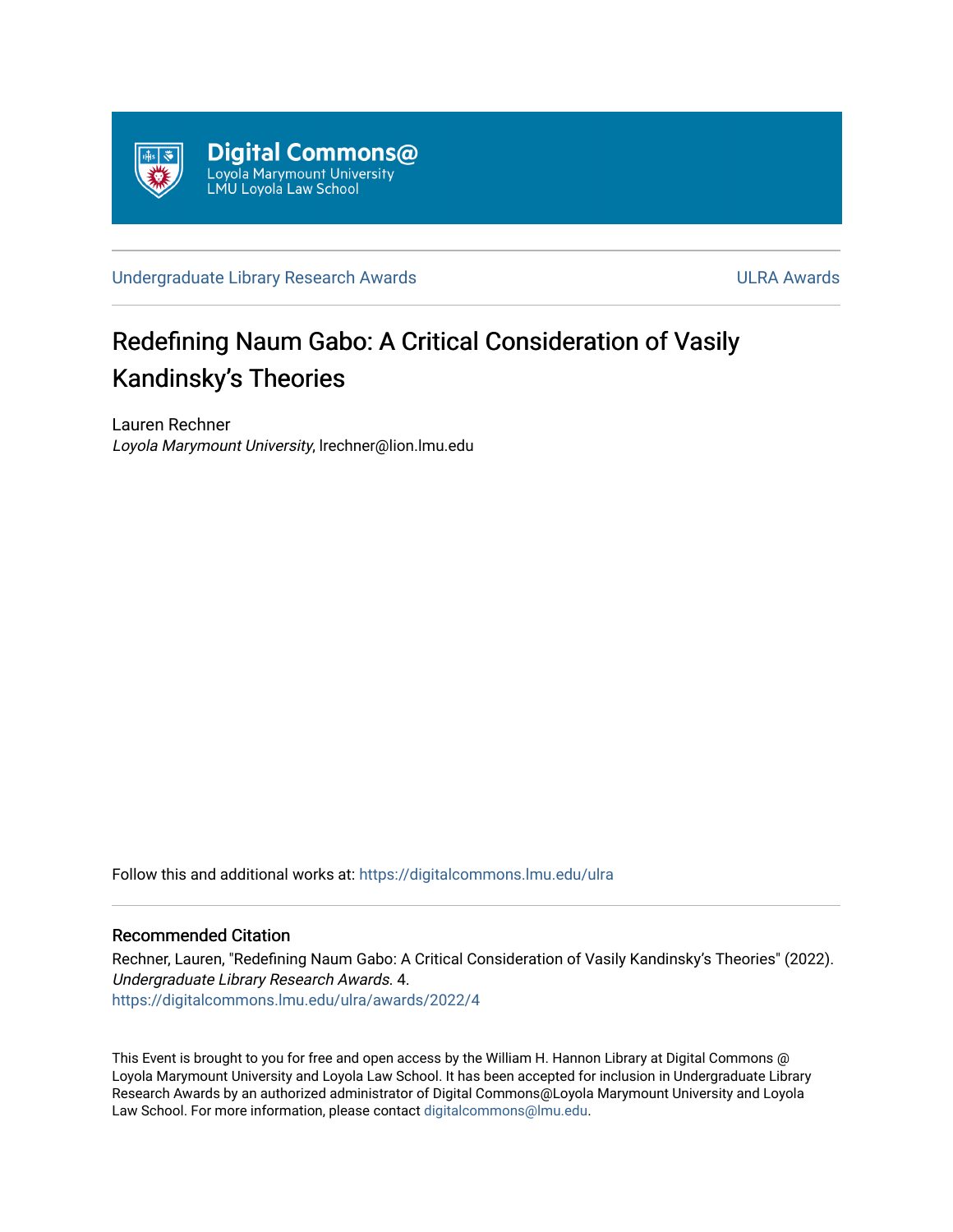Redefining Naum Gabo: A Critical Consideration of Vasily Kandinsky's Theories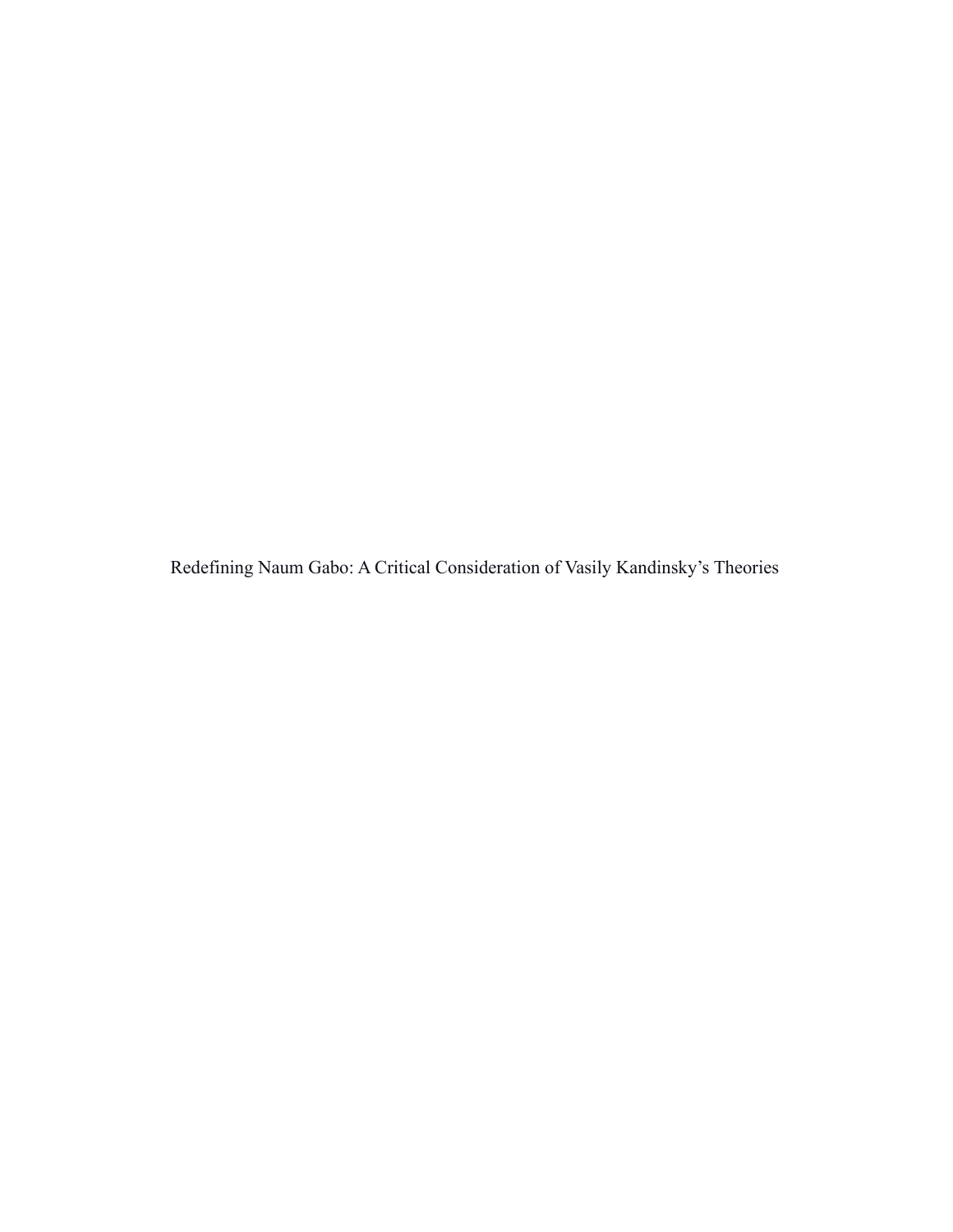In a review of the *Naum Gabo: The Constructive Process* exhibition held at the Tate Modern Gallery in 1976, an artist named Matthew Meadows provided a keen insight into the development of Naum Gabo Neemia Pevsner's artistic endeavours. Meadows is of the opinion that Gabo "has an almost Platonic conviction that the artist is the enabler of pure form."<sup>1</sup> This idea lends itself to the multiplicity of previously composed comparisons to Vasily Kandinsky's belief in the malleability of art in the spiritual realm. Though known throughout history as a Constructivist sculptor, Gabo's orientation in the art historical canon may be reconstructed to reflect his work in a larger context. One way this may be done is by investigating the influence of Kandinsky's art-historical writings and artistic practice in his life. This application of Kandinsky's theories provides the opportunity to analyze Gabo's artistic career without the limitations of Vladimir Tatlin and Alexander Rodchenko's definition of Constructivism.

Gabo's artistic career will first be outlined in a biographical approach to provide a more complete understanding of his background, as it relates to the evolution of his Constructivist ideals. Barnaby Haran's description of Gabo's "laboratory mode of Constructivism," will be addressed through the investigation of the divergences in his artistic approach with that of other artists whose works have been defined as utilitarian.<sup>2</sup> Similarly, this paper will propel Christina Lodder's argument which situates him further away from the utilitarian-mode of production. This will form the foundation for differentiating Gabo from his contemporaries, while crafting a complex narrative to expand his legacy past previously explored historical constructs. A bibliographic account of Kandinsky and his influencers will then be shared to provide the necessary foundation for the interpretation and critique of Gabo's oeuvre through the perspective of Kandinsky's art historical texts. The Viennese composer Arnold Schönberg will be examined thoroughly as his desire to transcend his natural environment, as discussed with Kandinsky, is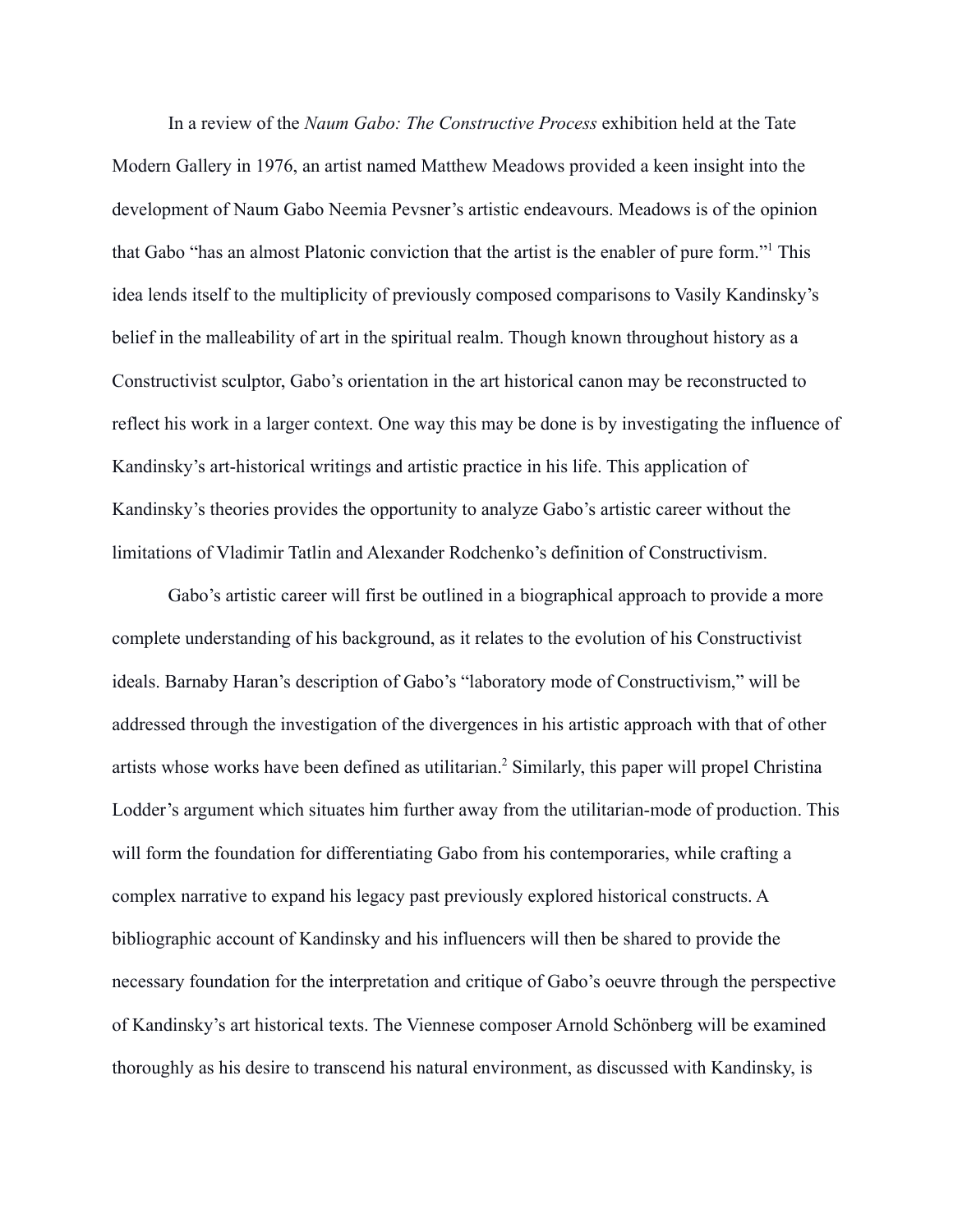inextricably linked to Kandinsky's idea of the "inner springboard of the human spirit."<sup>3</sup> As a prolific writer, Kandinsky left the world with many pages of his thoughts on art theory. Scholars like Robert Morris, an American minimalist sculptor, and well–known English art historian Paul Overy, have studied his tactics in relation to the events in his life, categorizing his writings as pre-war and spiritual or post-war and geometric, in accordance with his paintings. This previous development of scholarship is crucial to the present argument as this paper seeks to apply both of these categories to Naum Gabo's work. At its core, this paper will ignite Kandinsky's early theories to identify the implications of Gabo's spoken and written words as they pertain to the creation of his sculptures through the application of the ideals established in *Concerning the Spiritual in Art* (written in 1910, published in 1912) and *Point and Line to Plane* (1926). John Bowlt's extensive contributions to the recorded history of the Russian avant-garde are an invaluable resource for this interpretation of Gabo.<sup>4</sup>

Naum Gabo was a meticulous creative and a demanding craftsman who went on to become a leader in his field of Constructivism.<sup>5</sup> He was born in Russia in the town of Bryansk on August 5th, 1890 where his father owned a copper refinery. In his early twenties, he began studying medicine and natural sciences with a focus on engineering at the University of Munich, where he was first exposed to the scholarship of Kandinsky. <sup>6</sup> Gabo met Kandinsky in 1910 and immediately upon publication, he absorbed the ideas contained in *Concerning the Spiritual in* Art.<sup>7</sup> It was then he gained a new affinity for a synthesis of the arts. Near the age of twenty-five, he began to focus on sculpture as his primary discipline. His brother, Antoine Pevsner, was already a practicing painter so when Naum Gabo began to establish himself in the artistic community, he eliminated Pevsner from his name.<sup>8</sup> Unlike other early Constructivist artists, with the exception of Varvara Stepanova's training in industrial design, Gabo was initially trained as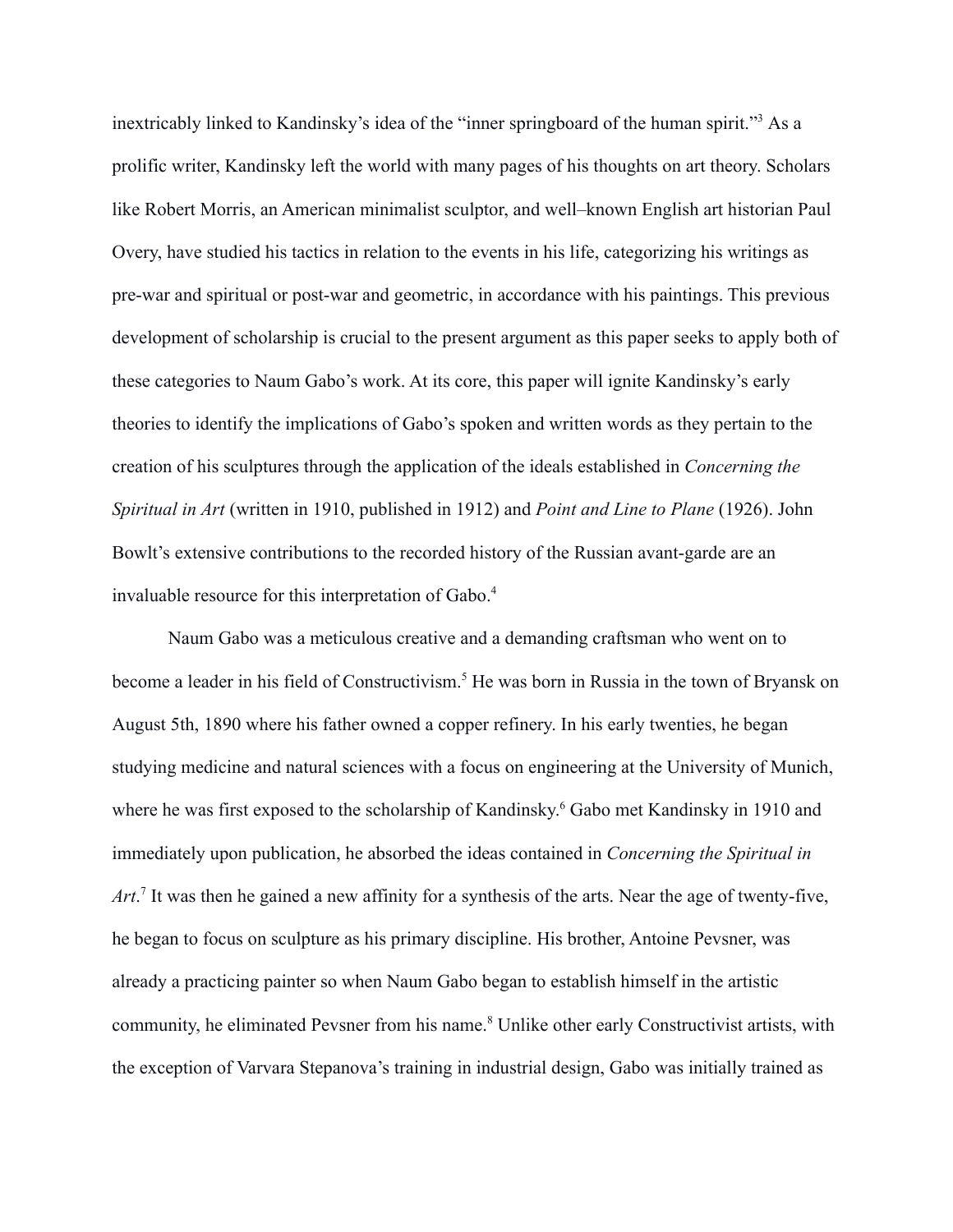an engineer. <sup>9</sup> He quickly proved that he could apply concepts from a multitude of disciplines while using "aesthetic configurations as counterparts to scientific fact," and not limiting himself to reason alone.<sup>10</sup> He was very familiar with the formulaic and precise properties of geometric construction. Soon, he began to create three-dimensional models of "simultaneously open and closed forms" to represent what Wölfflin would identify as "a synthesis of opposite qualities."<sup>11</sup> The idea of a unification of the arts is a recurring theme in this essay, just as it is in the histories of Kandinsky and Gabo's careers.

In the late-nineteenth century, Russia experienced a dynamic evolution of artistic criteria, and Moscow quickly became a buzzing center of avant-garde activity. The beginning of the twentieth century was dominated by the divergence from naturalistic tendencies toward a more symbolist approach. This trend in creation increasingly shifted to focus on individualistic interpretation. Artists, like Kandinsky, led this transformation into the growing field of non-objective art. Among the painters and theorists of his time who contributed to creating and defining abstract art, Vasily Kandinsky is one of the most widely studied. His father, Vasily Silverstrovich, was a Siberian tea merchant and his mother was a Russian novelist named Lidia Ivanovna Tikheeva. He was born in Moscow in December 1866. He was quickly immersed in the classical arts and began studying piano and cello at the age of ten. His family moved to Odesa, present-day Ukraine, in 1871 and he began to visit Italy during the summer months to paint copies of church interiors. When he was twenty years old he moved back to his hometown when he was admitted to the University of Moscow to study economics and Russian law.<sup>12</sup> Not long after, his previous experience in the auditory arts permeated his interests and played an integral part in Kandinsky's desire to begin his training in the visual arts.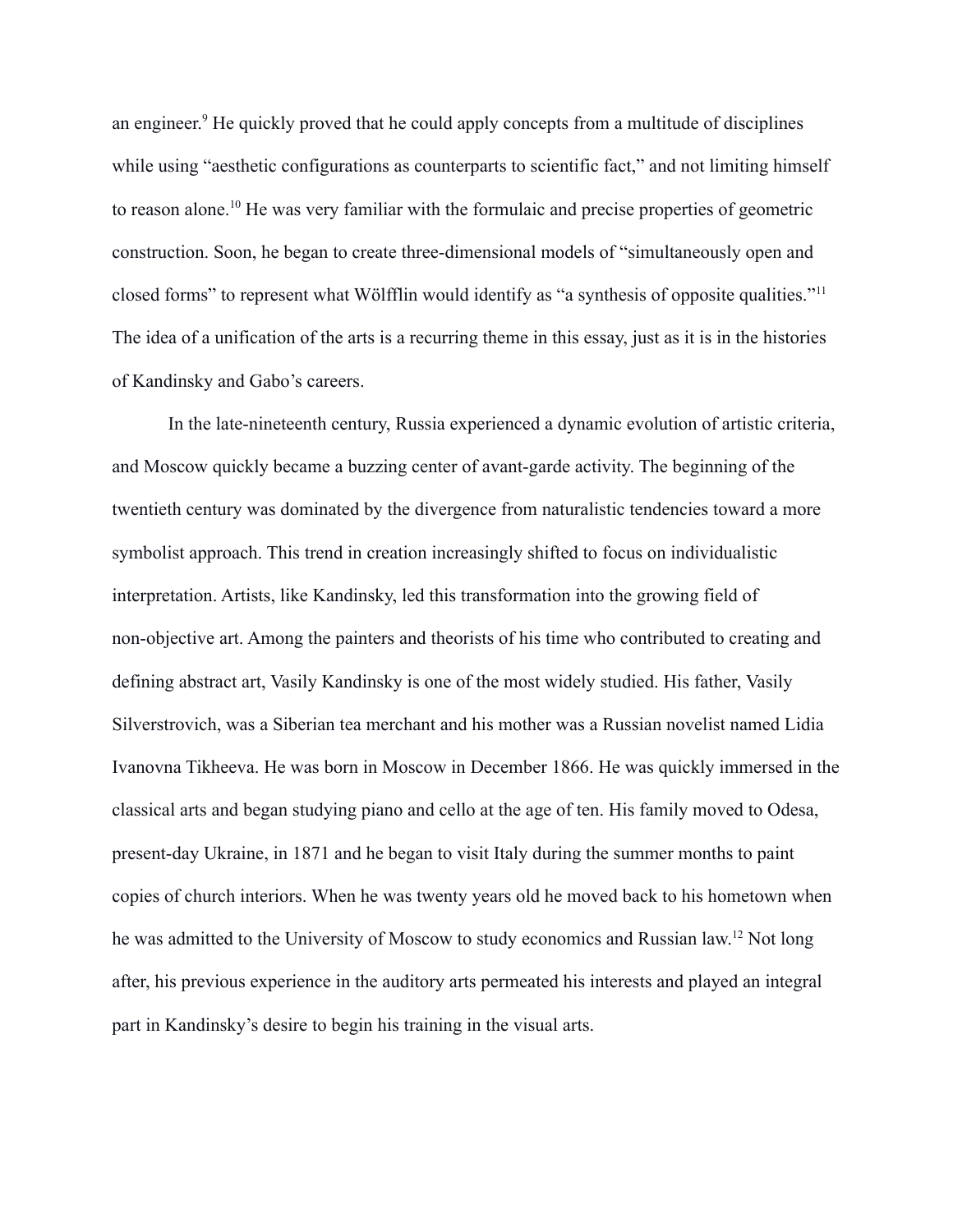Kandinsky was heavily influenced by different disciplines, most notably music. In 1896, he first heard Richard Wagner's *Lohengrin* at the Bolshoi Theater in Moscow. 13 It was then he began to develop his thoughts for *Concerning the Spiritual in Art*. The German term, *Gesamtkunstwerk*, is defined by Wagner as a total unification of the arts and proved to be, in a sense, synonymous with Kandinsky's search for synthesis in his written theory. Near the end of the same year, Kandinsky moved to the international art hub of Munich, Germany. Between 1909 and 1911, Kandinsky developed his own version of abstract art while working in the bohemian arts district of Schwabing in Munich.<sup>14</sup> He characterized his works to be inclusive of "a spiritualizing force," dramatically opposed to the "rationalized, instrumentalist [and] increasingly materialistic" present approach to art in society.<sup>15</sup> In 1911, Kandinsky grew increasingly fond of the compositions of Viennese composer, Arnold Schönberg when he attended his concert in Munich. Kandinsky was especially intrigued by the development of his twelve-tone compositions and his ideas of dissonance. Schönberg's work influenced much of Kandinsky's thoughts of harmony, both in color and composition. Their friendship was maintained through letter correspondences, one in which Schönberg later identifies that Kandinsky's *Über das Geistige in der Kunst* appeared in print at the same time as his *Haromonielehre* in 1911.<sup>16</sup> When these two texts, *Concerning the Spiritual in Art* and *Theory of Harmony*, were sent into public circulation, they would permeate ideas of the avant-garde in their respective cities of current residence, Munich and Vienna. Also during this time, his early *Composition* painting series, as inspired by Schönberg, was exhibited in various galleries across Russia and Germany and thought to have "shocked the bourgeoisie."<sup>17</sup> It was in 1913 when he became completely abstract and increasingly more hesitant towards the applied fine arts, as it took him further from what he believed to be painting in its most pure form.<sup>18</sup> Kandinsky's focus between 1911 and 1916 on the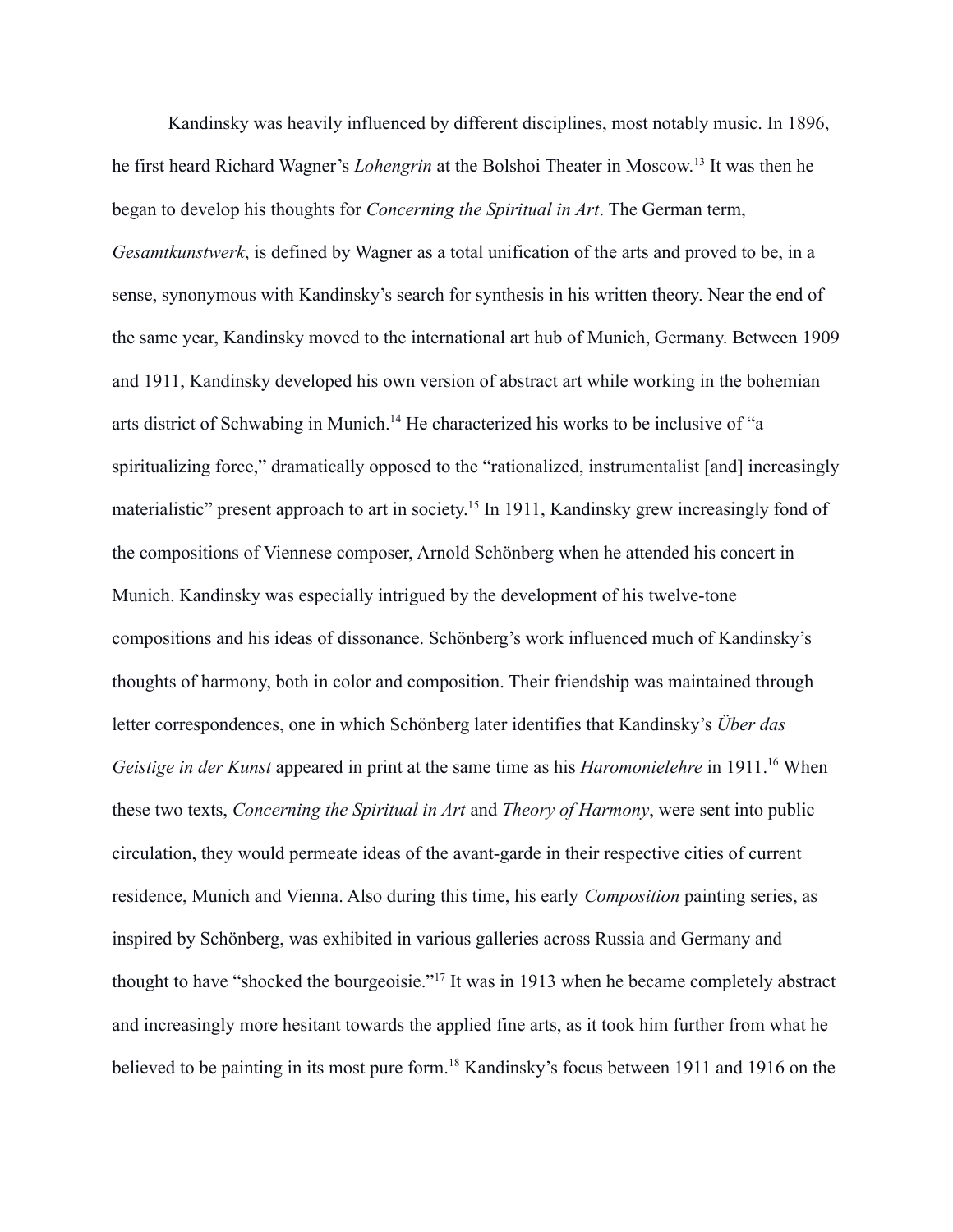"spiritual aura of the painter's vision," and "the autonomy of art as an object of aesthetic contemplation" is later mirrored by Gabo in the creation of his sculptures and his underlying artistic intention.<sup>19</sup>

The development of the Bolshevik Revolution beginning in 1917 in Soviet Russia has become fundamental to the historiography of Constructivism as this art movement "tends to be appreciated almost exclusively as a product of the new political order."<sup>20</sup> During this time of turbulence, the act of producing art to reflect the post-World War I era was influenced by this new rise in Communist ideals. Throughout the course of this revolution, some practitioners of abstract art evolved towards more communistic behaviors and the production of 'useful' objects.<sup>21</sup> Artists like Rodchenko and Malevich did in fact "equate artistic innovation with political radicalism," and they considered "their artistic boldness" to have "anticipated the political spirit" of the revolution.<sup>22</sup> Following the revolution, Gabo and Kandinsky were both in Moscow when Gabo's *Realistic Manifesto* was published in 1920. Gabo's work inherently reflects the belief that the comprehension of the visual arts "cannot be attained through their formal traits alone," but instead only through the spiritual attitude reflected through the "sensation of their essence."<sup>23</sup> This manifesto remains a collection of his personal convictions on the ideals of constructive art.

In 1919, The Bauhaus School was founded by a man named Walter Gropius. He shared that he wanted to destroy all the separations between paintings and sculpture and architecture and design.<sup>24</sup> This is reflective of his "ultimate…aim of the Bauhaus,'" being to create a "great structure," in the form of one "unified work of art."<sup>25</sup> His vision went on to "set the fashion for the art of the future," by challenging the artistic principles of production and duty."<sup>26</sup> At the same time Gabo moved from Russia to Weimar, Kandinsky accepted a position from Gropius to teach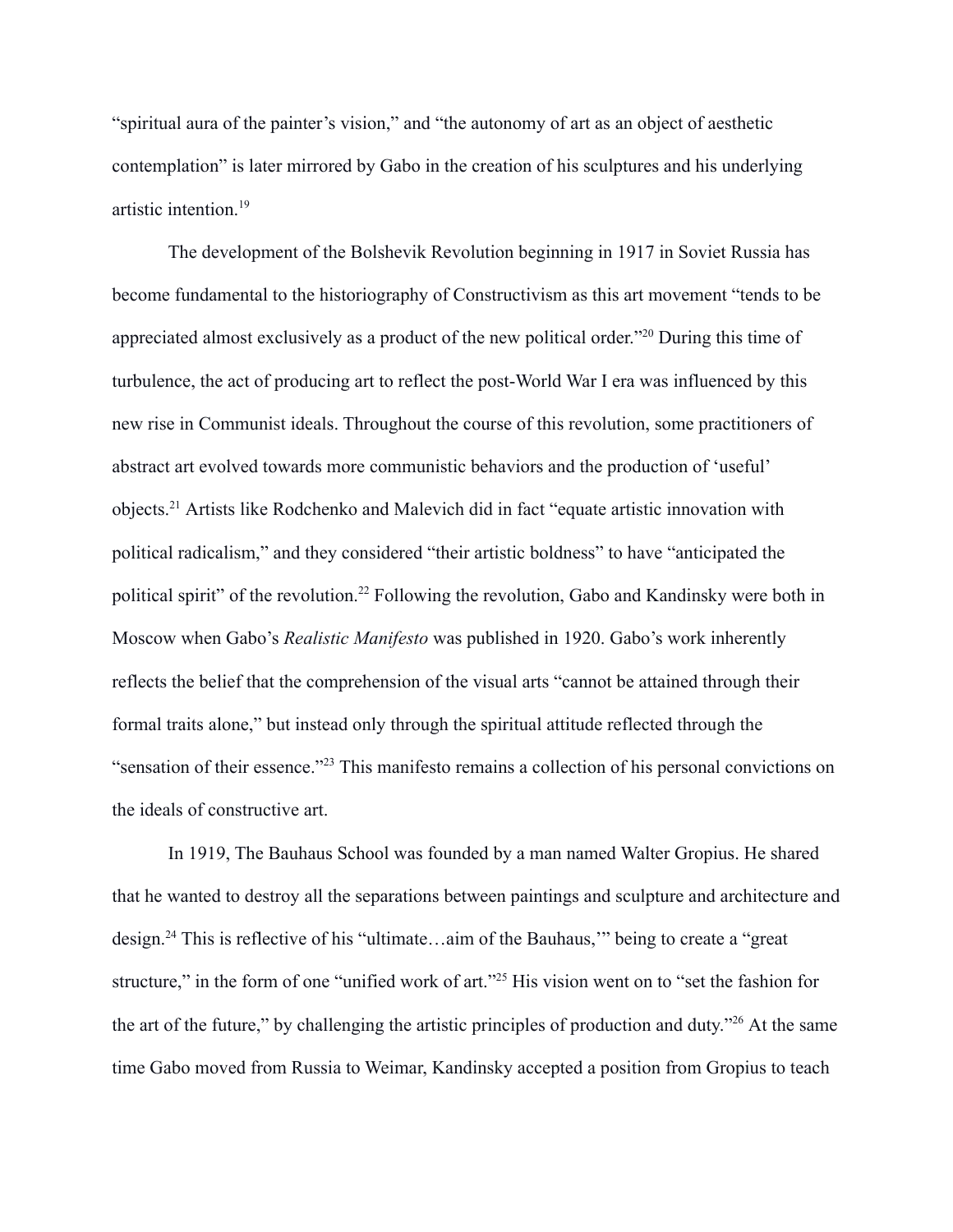at the Bauhaus in 1922.<sup>27</sup> His first few years as a teacher in Weimar were characterized by turbulence and uncertainty as German nationalists became increasingly wary of the radical ideals of the Bauhaus.<sup>28</sup>

At the end of WWI, Kandinsky "abandoned his early style to focus on Constructivist philosophies of the Bauhaus."<sup>29</sup> Magdalena Dabrowski is one of many scholars who acknowledges this period in Kandinsky's career as the turning point in his theories as he now emphasized form over color.<sup>30</sup> This marked a transition in his writings to focus on geometric principles of technical construction. These notions, as expanded upon in *Point and Line to Plane* (1926), explain the "principle of parallelism and the principle of contrast," to be derived from the law of juxtaposition and are of "decisive importance for abstract art."<sup>31</sup> These ideas are not novel, but instead transformed from the very early stages of the *Der Blaue Reiter Almanac* (1911) in which Kandinsky shared, "Realism = Abstraction, Abstraction = Realism. The greatest difference in the external becomes the greatest likeness in the inner."<sup>32</sup> It is these developments, as bound to his earlier ideas of inner 'spiritual' necessity, that will be engaged to recontextualize Gabo's constructivist techniques.

Gabo's intentions as a sculptor are often shared to be synonymous with his fellow Constructivists, but in fact, Gabo himself shared he "had quarrels with Tatlin's group," seen in his dialectical opposition to their "nihilistic attitude towards art."<sup>33</sup> Characteristically, Gabo parallelled Kandinsky's beliefs that the 'spiritual' was also fundamental to his thinking. <sup>34</sup> This objection to Tatlin's version of Constructivism was ultimately based on his "turn toward the production of utilitarian art, a direction [Gabo] found distasteful."<sup>35</sup> Christina Lodder's argument aligns with the "non-utilitarian" vision of Gabo, as he focused more on the introspective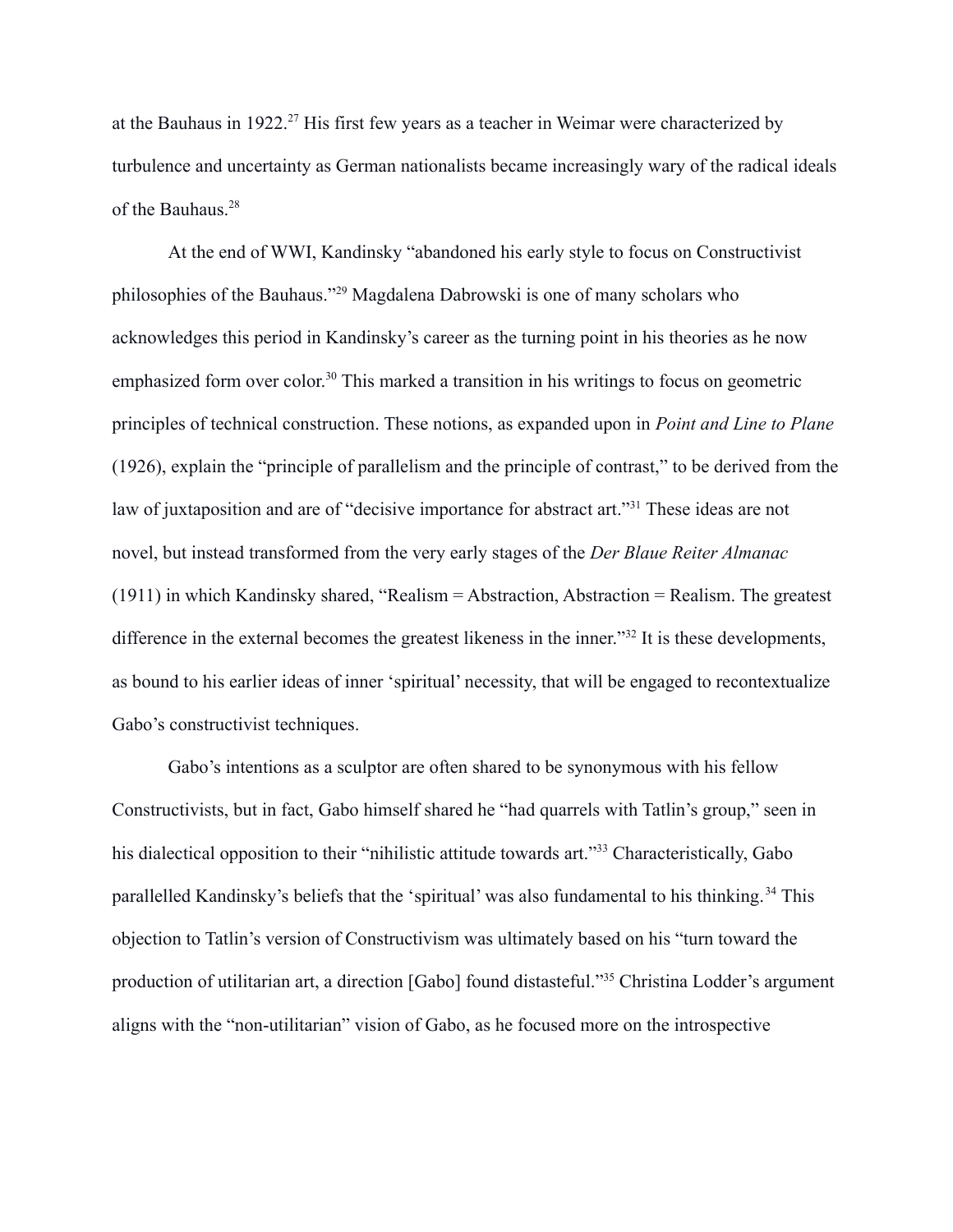development of his artwork and "ignored the radical disparities between his own version of Constructivism," and that of Rodchenko and Tatlin.<sup>36</sup>

A critical similarity of Gabo's beliefs with that of Kandinsky is his emphasis on utilizing each material's "particular tone… very carefully."<sup>37</sup> This may be seen in tandem with Kandinsky's ideas derived from his exploration of the "sources of 'internal necessity.'"<sup>38</sup> Further, Gabo believed the "Constructive method is characteristic [of] our civilization," and as such understood the only way to interpret the world in the form of a sculpture is by acknowledging that the "structure grows from your inner center."<sup>39</sup> This defines the argument of the importance of analyzing Gabo through Kandinsky's scholarship, as the way the sculptor approached artistic creation was a fluid process of inner being, rather than a direct representation of his surroundings. Gabo, like Kandinsky, drew inspiration from "spiritual, societal, and ideological associations" in his goal to work "toward a geometric, abstract language in the visual arts."<sup>40</sup> Kandinsky's texts, most notably that of *Concerning the Spiritual in Art*, serve to both "establish the conflict that exists between the material and the spiritual," and to analyze how form and color create a "unified 'vocabulary' of art [which] can contribute to the turn from the materialist to the spiritual world-view."<sup>41</sup> Kandinsky shares that he investigated art through what he calls the artist's "dictionary of a living language."<sup>42</sup> By connecting this to Gabo's version of 'vocabulary' one may deduce the similarities between these two artists in relation to the focus of the origins of their creations. Social art historian and professor of Russian culture in New Zealand, Peter Stupples, shares a plethora of information surrounding the 'Constructivist' mode of utilizing "non-representational strategies as a way of releasing artistic creativity."<sup>43</sup> Gabo's sculptures reflect this creative construction, however, the blueprints as transfigured by Kandinsky's theories, function to expose Gabo's beliefs that there is an inherent tone in artworks. To further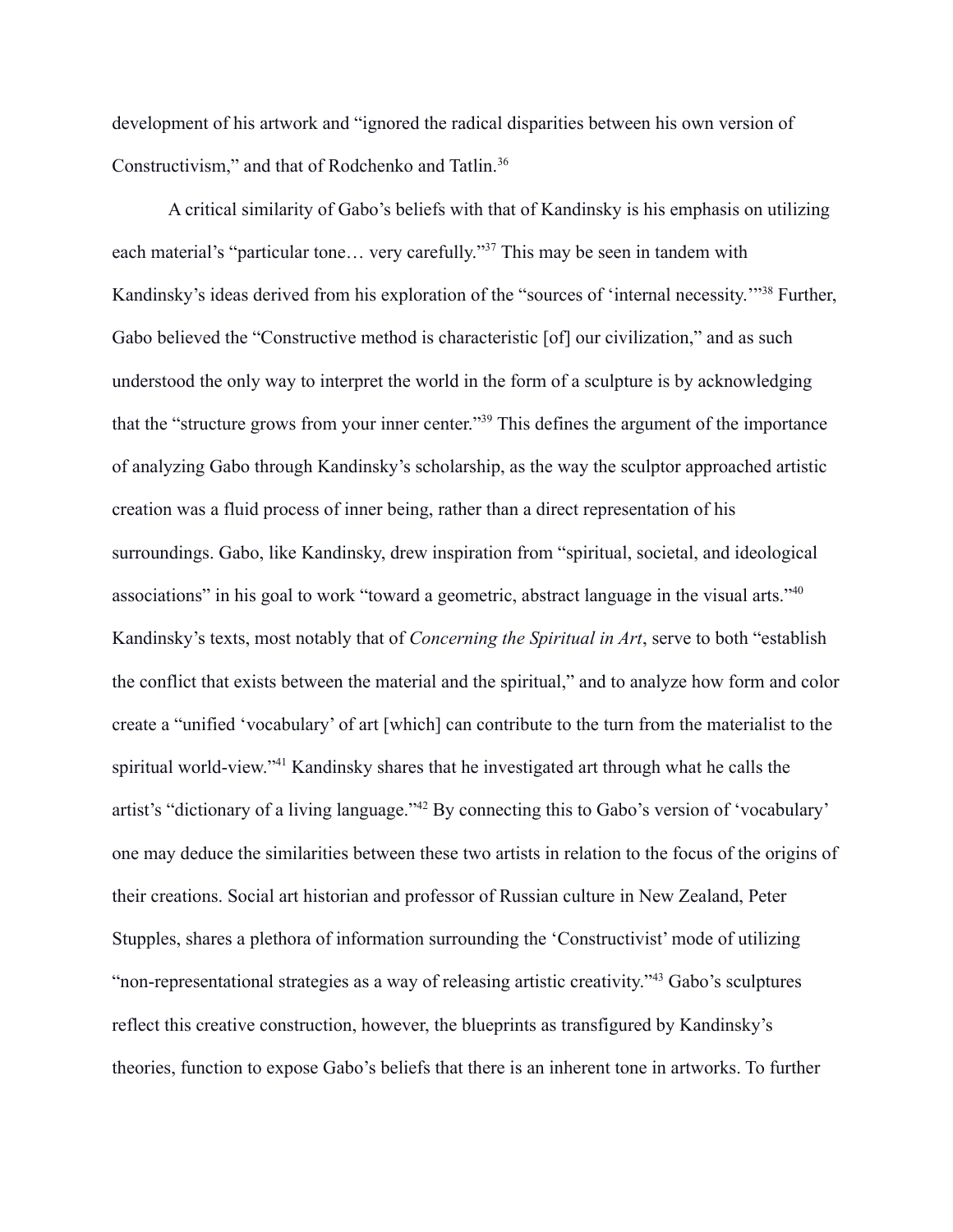strengthen the significance of interpreting Gabo's works through Kandinsky's theories, Gabo explicitly shares that "everything has its own essential image," which "are all entire worlds with their own rhythms, their own orbits."<sup>44</sup> In alignment with this notion, a major influence of Naum Gabo was the Russian *fin de siècle* artist, Mikhail Vrubei. Gabo was influenced by how Vrubei "freed the arts of painting and sculpture from the academic schemata," by reviving the importance of visual elements.<sup>45</sup> This is indicative of Schönberg and Kandinsky's ideals of harmony and dissonance.

Expanding the historical construct of Gabo's oeuvre may be best charged with the assistance of Kandinsky's *Point and Line to Plane*, which is grounded in Schönbergian ideals. There is a substantial amount of scholarship analyzing the relationship between Kandinsky's writings and Schönbergian theory. Scholars like Shannon Annis, a curator of the University of South Florida Contemporary Art Museum, have often examined the similarities between Kandinsky's theories and Schönberg's innovations. The writings of Magdalena Dabrowski and Lisa Florman have also been examined as their analyses of Schönberg illuminate the creation of Kandinsky's theories.<sup>46</sup> This will serve as an introduction to Kandinsky's writings and how they will be dissected in relation to his evolving ideas of dissonance and the 'spiritual' art, respectively. Schönberg's influence is evident in the ideas Kandinsky writes as tantamount to his early works of inner-necessity and is conducive to the complex idea of the analysis of harmony in opposites.<sup>47</sup> The Schönbergian belief that to comprehend dissonance, one must also be able to comprehend consonance, may be seen here as a direct application to the visual arts.<sup>48</sup> Kandinsky's VII. Theory section of *Concerning the Spiritual in Art* describes how the "external lack of order... constitutes its internal presence," which demonstrates "the fusion of a 'single unity.<sup>"49</sup> Kandinsky's development of an artistic theory of harmony, as derived from his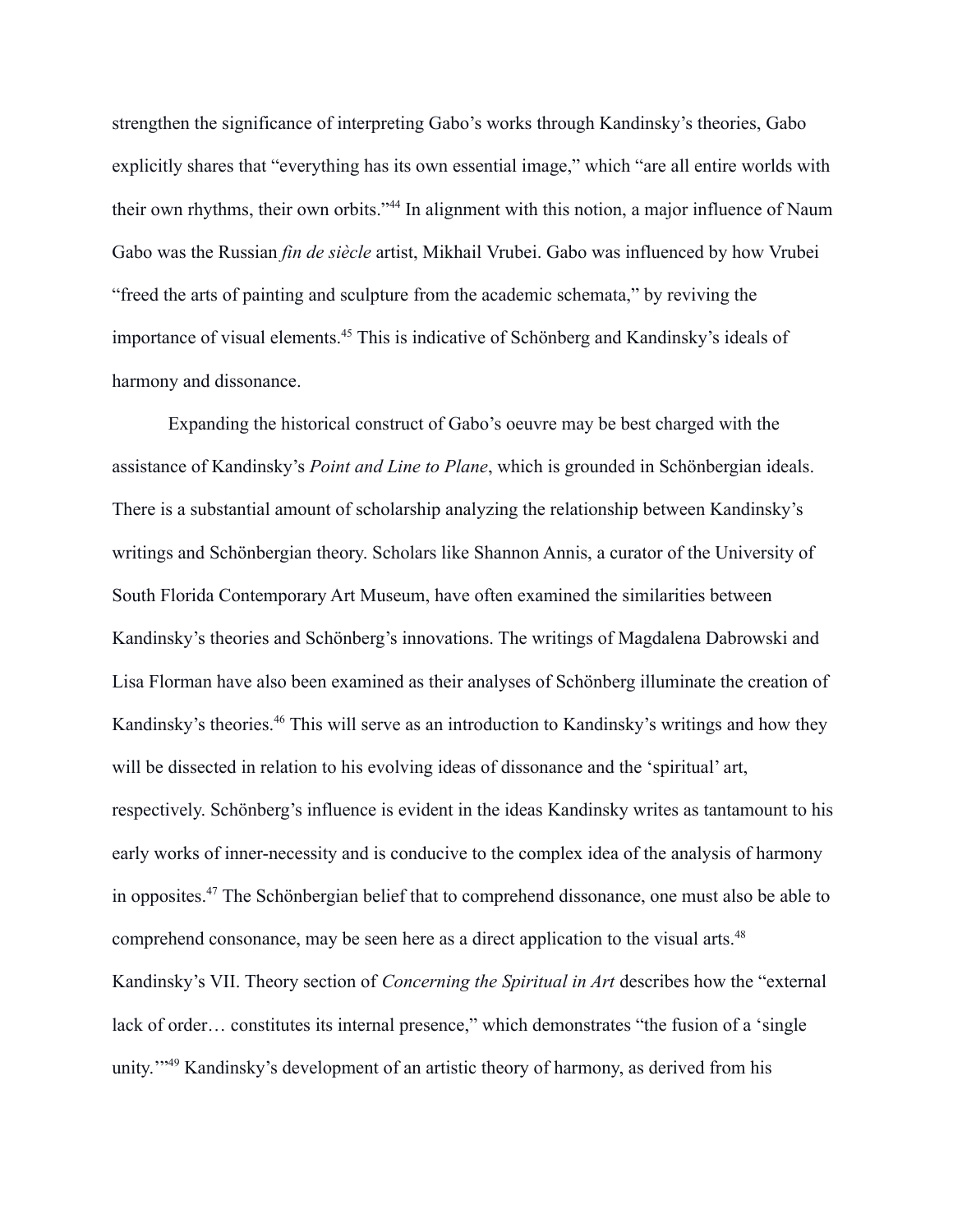*Concerning the Spiritual in Art*, is expressive of the influences of Schönbergian principles and is employed in this essay as a basis for the interpretation of Gabo's sculptures.<sup>50</sup>

Gabo discussed space and time as the only entities of which art must be constructed as they make up life itself. He shares his belief that the "political and economic systems perish, ideas crumble, under the strains of ages… but life is strong and grows and time goes on in its real continuity."<sup>51</sup> In other words, like Kandinsky, he understood art as a living portrayal of all "spiritual and intellectual life of the twentieth century."<sup>52</sup> In accordance with Lodder, this paper supports the idea that Gabo's creations were less of a political gesture, like that of the other Constructivists, and instead suggests his "ultimate aim was always spiritually didactic."<sup>53</sup> This is directly responded to with Gabo's statement that this "kinetic art was born out of a dissatisfaction…with an art form that seemed to exclude movement or the fourth dimension."<sup>54</sup> Here, Gabo acknowledges the transitory nature of both time and space as foundations for not only the "laws of life," but also as the "only aim of [the] pictorial and plastic art."<sup>55</sup> Kandinsky believed, "'Constructivist' works [were] 'pure' or abstract constructions in space," and this is seen in the development of Gabo's methods, as he built his sculptures with the idea of representing time itself.<sup>56</sup>

Gabo constructed his work with true inner necessity at the forefront of each creation's inception. Specifically, two of Gabo's works, *Column* and *Linear Construction in Space No. 4*, serve as visual representations of the possibility of understanding Gabo outside of his status dictated by art history. He was very much "opposed to the mechanical production of multiple prints," as well as copied renditions of works.<sup>57</sup> This is ultimately reflected in how he perceived the sciences as, "constructs of the human mind, paralleling each other in their essentially intuitive and imaginative processes," demonstrated in his artworks.<sup>58</sup>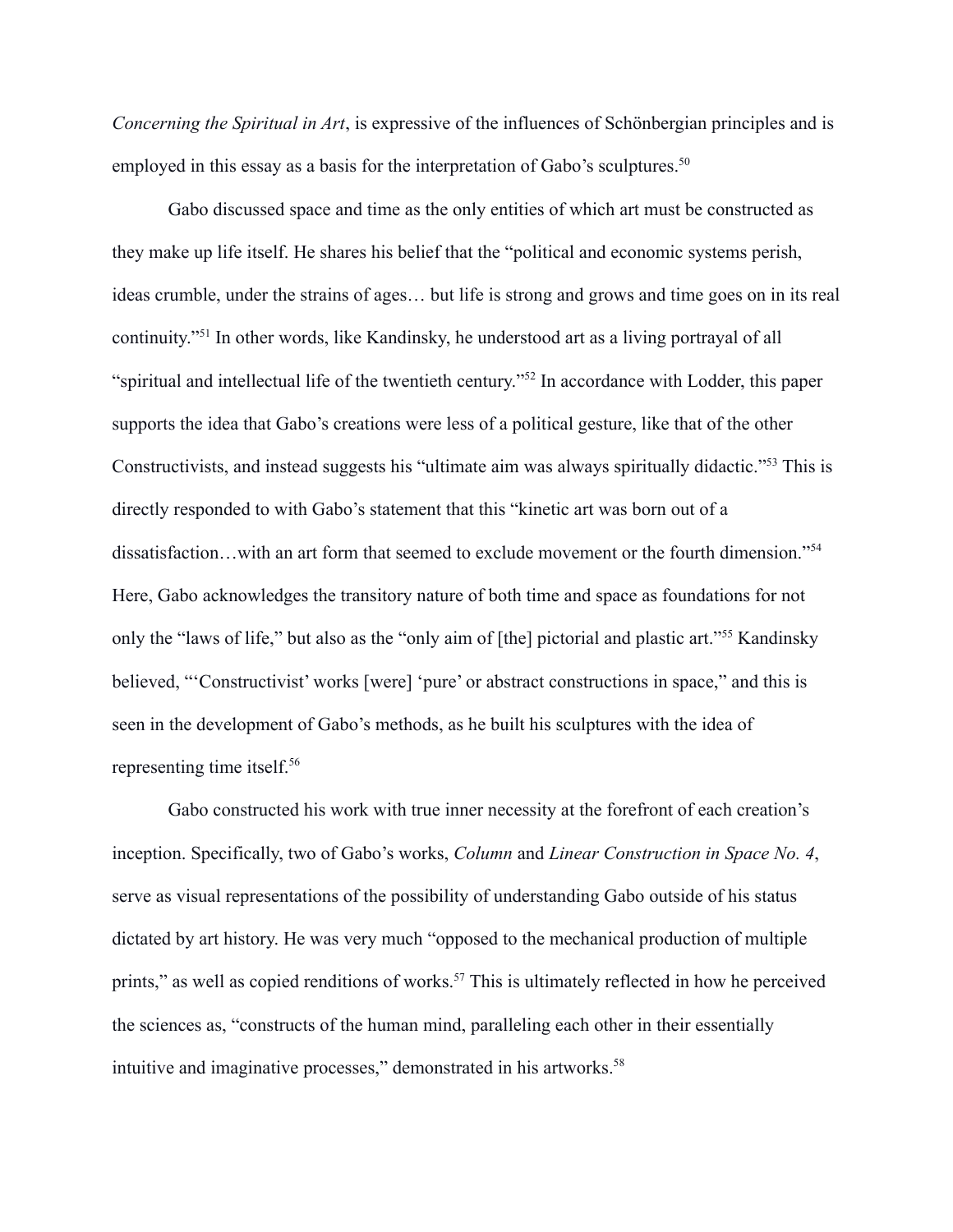Originally conceived in Russia in 1920, Gabo's sculpture *Column*, physically constructed in 1923 reflects his budding interest in exhibiting the human experience in his sculptures (Fig. 1). In the middle of his career, Gabo was at the forefront of the artistic trend to utilize industrial materials, such as glass, plastic, and galvanized steel in the construction of his sculptures.<sup>59</sup> As expressed above, Gabo shared that the "realization of our perceptions of the world in the forms of space and time is the only aim of our pictorial and plastic art" in life.<sup>60</sup> This notion is demonstrated in his *Linear Construction in Space No. 4*. It is also reflected in his *Realistic Manifesto* when he expressed that, "space and time are the only forms on which life is built and hence art must be constructed."<sup>61</sup> It was at this time that his interests returned to interpreting both the positive and negative spaces instilled in his creations concerning "vortices, torsion, and the interplay of energy and solidarity."<sup>62</sup> Constructed in 1959, his *Linear Construction in Space No. 4*. provides a visual representation of the external and internal worlds, "revealing the independent operation" of these two realms of art and nature (Fig. 2).<sup>63</sup> This work, produced nearly half a century later, demonstrates Kandinsky's ideals from *Concerning the Spiritual in Art* as they remain ingrained in Gabo's subconscious and continue to be translated into his sculptures. The Constructivist ideals are not as synonymous as they seem. Individually, Gabo's creations reflect his understanding that the "more organized or mathematically sound the work of art, the more universal its appreciation."<sup>64</sup> This is reflected in his conversation with Leif Sjöberg. Sjöberg, a Scandinavian Studies and Comparative Literature professor, had the opportunity to interview Gabo in the summer of 1959.<sup>65</sup> This interview remained unpublished for three decades, and it provides critical insights into Gabo's artistic intentions.<sup>66</sup> In conversation with Sjöberg, Gabo clarified his notion of all artists being the "creators of the images of life."<sup>67</sup> The contradictory nature of tangible reality and the subjectivity of the mental constructs that define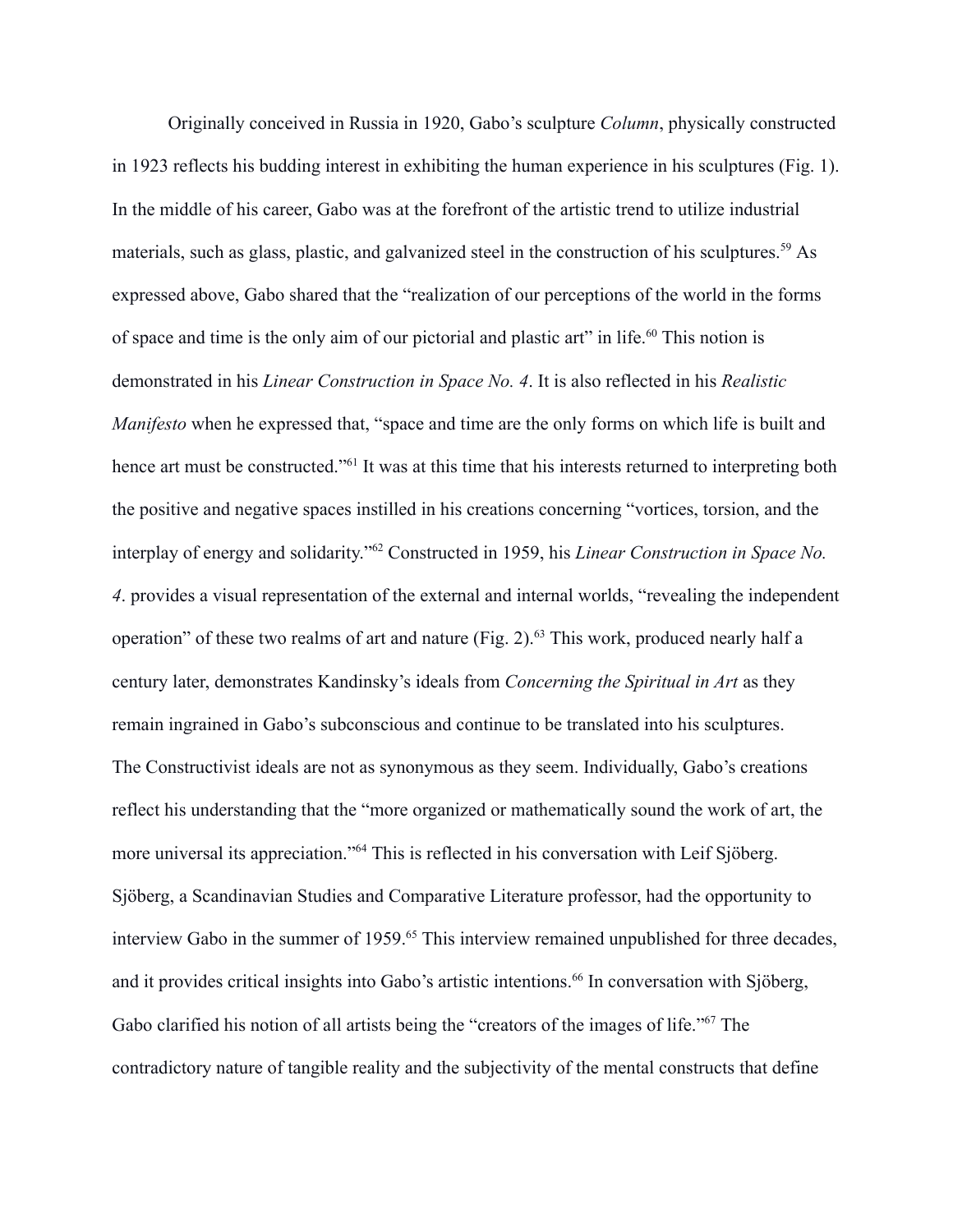how each human lives are discussed by Gabo to be intertwined within the creation of "a Constructive work of art."<sup>68</sup> This paper has explored merely a few of the myriad of possibilities scholars may employ to apply Kandinsky's theories as an art historical tool in understanding another artist's oeuvre. Now, with a more complex understanding of Gabo's definition of Constructivism, it is evident that there is much more to be learned from the application of Kandinsky's theories to his contemporaries. While recognizing the many facets of the definition of a 'constructivist' artist, this essay seeks to redefine Naum Gabo as a construct of history by way of a previously unexplored avenue: Vasily Kandinsky's theories of art.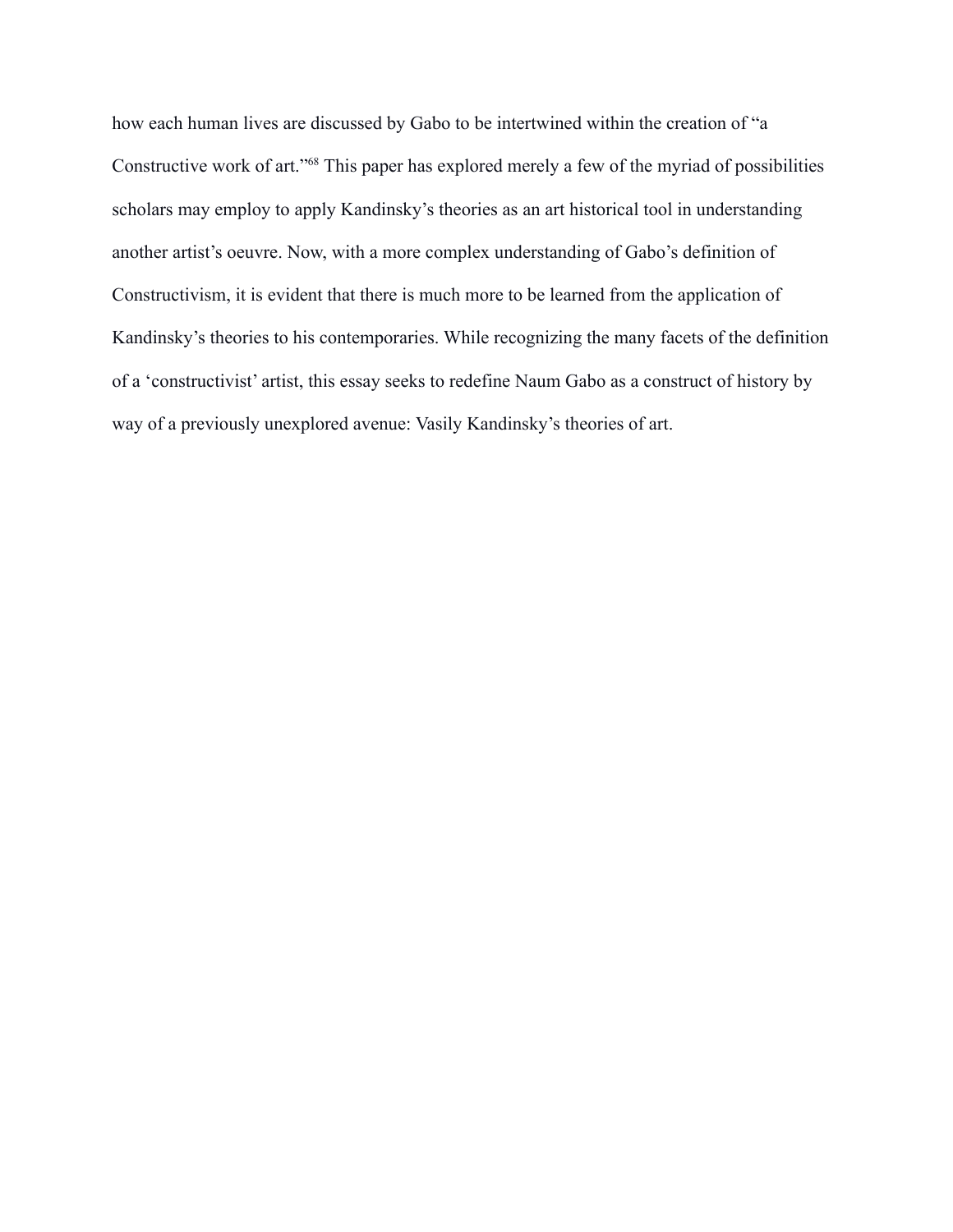## **Notes**

 $1$  One of few articles published in an exhibition catalogue that directly defines Gabo's sculptures in relation to his "Realistic Manifesto" (1920) and is subsequently comparable to the language utilized in Kandinsky's theories of art is, Matthew Meadows, "Naum Gabo—Live at the Tate," *Oxford Literary Review* 2, no. 2 (1977): 24-25.

<sup>2</sup> Similarly, George Rickey, a well-respected teacher, sculptor, and painter, shares Constructivism to be, "the work of a group of Russians between 1913 and 1922, which includes Tatlin, Malevich, Rodchenko, El Lissitzky, Naum Gabo, Antoine Pevsner, and briefly, Vasily Kandinsky," in his book, *Constructivism: Origins and Evolution* in 1967, yet this paper seeks to analyze Gabo individually. Haran's original description is found in, Barnaby Haran, "Constructivism in the USA: Machine Art and Architecture at The Little Review Exhibitions," in *Watching the Red Dawn: The American Avant-Garde and the Soviet Union*, 1st ed. (Manchester University Press, 2016), 13.

<sup>3</sup> This is described in a letter from Franz Marc to August Macke about Kandinsky and Schönberg's friendship and artistic engagements found in, Peg Weiss, "Three: Evolving Perceptions of Kandinsky and Schoenberg: Toward the Ethnic Roots of the Outsider," in *Constructive Dissonance: Arnold Schoenberg and the Transformations of Twentieth-Century Culture*, ed. Juliane Brand and Christopher Hailey (Berkeley: University of California Press, 1997), 39.

<sup>4</sup> It is important to note the term "avant-garde" will be used throughout this essay in congruence with John E. Bowlt's acknowledgment of the understanding of the implicit warnings of oversimplification and to "remain aware of the heterogeneity of the Russian Avant-Garde and its many internal dissensions and factions," defined in, John E. Bowlt, "Art in Exile: The Russian Avant-Garde and the Emigration," *Art Journal* 41, no. 3 (Fall, 1981): 215.

<sup>5</sup> Michael Mazur, "The Monoprints of Naum Gabo," *The Print Collector's Newsletter* 9, no. 5 (1978): 148.

<sup>6</sup> The knowledge of his exposure to the lectures of Heinrich Wölfflin and the readings of Kandinsky is found in Susanne F. Hilberry, "Naum Gabo, A Constructivist Sculptor," Bulletin of the *Detroit Institute of Arts* 54, no. 4 (1976): 176, while the documentation of Kandinsky and Gabo both being in Munich at the same time is found in, Paul Overy, *Kandinsky: The Language of the Eye* (London: Elek Books Limited, 1969), 18.

<sup>7</sup> Ruth Olson and Abraham Chanin, *Naum Gabo [and] Antoine Pevsner* (New York: The Museum of Modern Art, 1948), 16.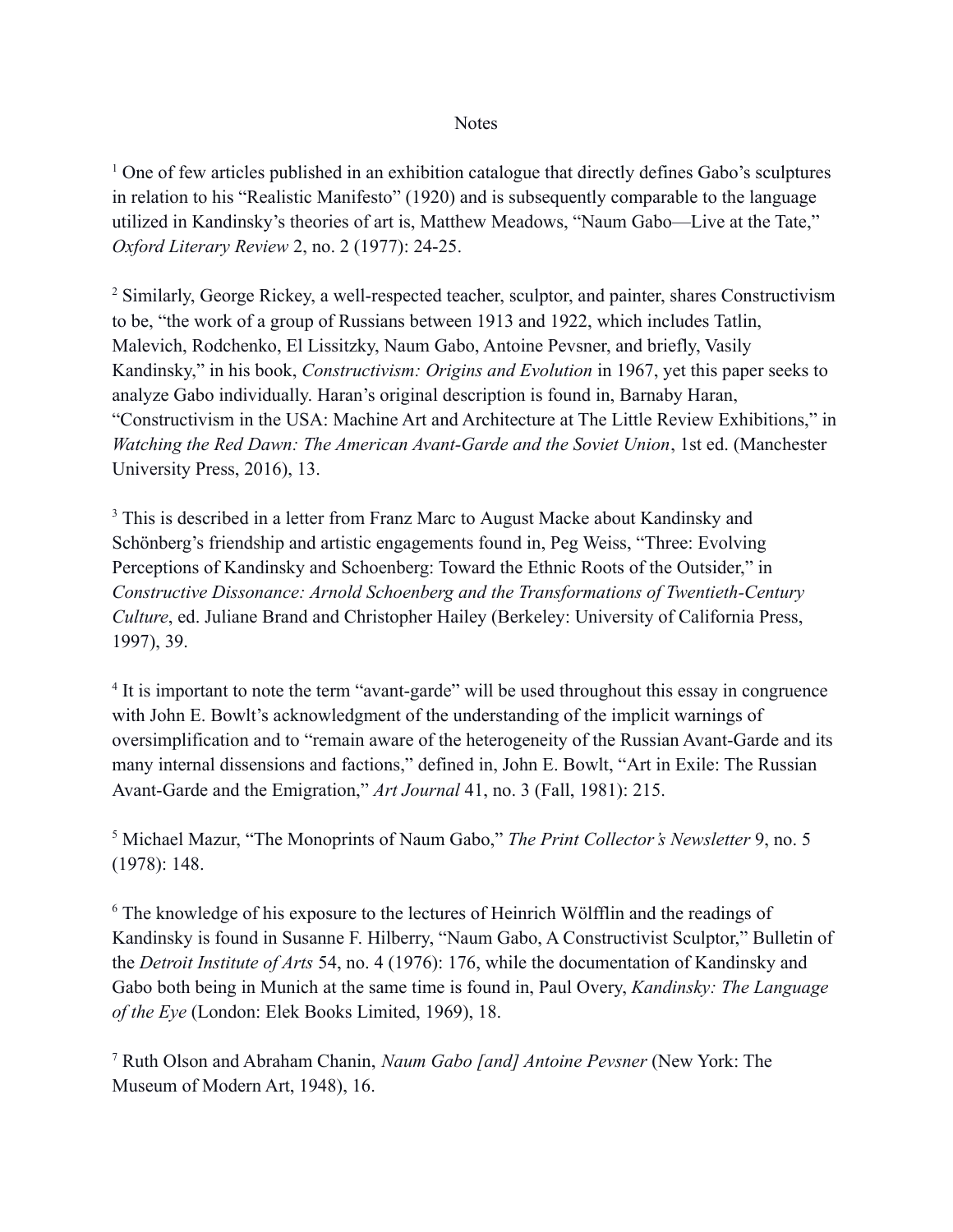<sup>8</sup> It has been documented in a 1959 interview with Leif Sjöberg which is cited later in this essay that "Gabo" also referred to himself by this name while often speaking in the third person. Further information about his brother may be found in, Daniel Kunitz, "Naum Gabo: Pioneer of Abstract Sculpture' at PaceWildenstein," *New Criterion* (January 2000): 49.

<sup>9</sup> John E. Bowlt, " $5 \times 5 = 25$ ?: The Science of Constructivism," in *Aesthetic Revolutions and Twentieth-Century Avant-Garde Movements*, ed. Aleš Erjavec (Duke University Press, 2015), 50.

<sup>10</sup> The likelihood of the meeting of Kandinsky and Gabo in 1910 during his time at the University of Munich is also supported in, John E. Bowlt, "The Presence Of Absence: The Aesthetic Of Transparency In Russian Modernism," *The Structurist*, no. 27 (1987): 22.

<sup>11</sup> Olson and Chanin, 17.

<sup>12</sup> Magdalena Dabrowski received her Ph.D. from New York University and was a Senior Curator at the Museum of Modern Art for twenty-five years. Magdalena Dabrowski, *Kandinsky Compositions* (New York: Harry N. Abrams Inc., The Museum of Modern Art, 1995), 15.

<sup>13</sup> Peter Vergo, "Music, Kandinsky, and the Idea of the *Gesamtkunstwerk*," in *Vasily Kandinsky: From Blaue Reiter to the Bauhaus*, 1910-1925, ed. by Jill Lloyd. (New York: Neue Galerie Museum for German and Austrian Art, 2013), 49.

<sup>14</sup> Steven G. Marks, "Abstract Art and the Regeneration of Mankind." *New England Review* (1990) 24, no. 1 (2003): 54.

<sup>15</sup> Robert Morris, "Words and Images in Modernism and Postmodernism," *Critical Inquiry* 15, no. 2 (1989): 341.

<sup>16</sup> Following the outbreak of World War I in 1914, Kandinsky returned to Russia and lost contact with Schönberg. "The Path to the New Music: Mödling, 1918-1925," in *A Schönberg Reader: Documents of a Life*, relays a 1923 correspondence from Kandinsky asking Schönberg if he would teach at the Bauhaus. Unfortunately, Alma Mahler, Austrian composer, socialite, and previous wife of Walter Gropius, spread rumors about Kandinsky being an anti-Semite. Schönberg did not hold back in his scathing response. Kandinsky wrote back in deep dismay, saddened that such a lie would ruin their friendship, but never heard from him again. This correspondence is found in, Joseph Henry Auner and Arnold Schönberg. *A Schönberg Reader: Documents of a Life*, (New Haven: Yale University Press, 2003): 169-173.

<sup>17</sup> John E. Bowlt, "Jacks and Tails," *The Journal of the Walters Art Museum* 60/61 (2002): 15.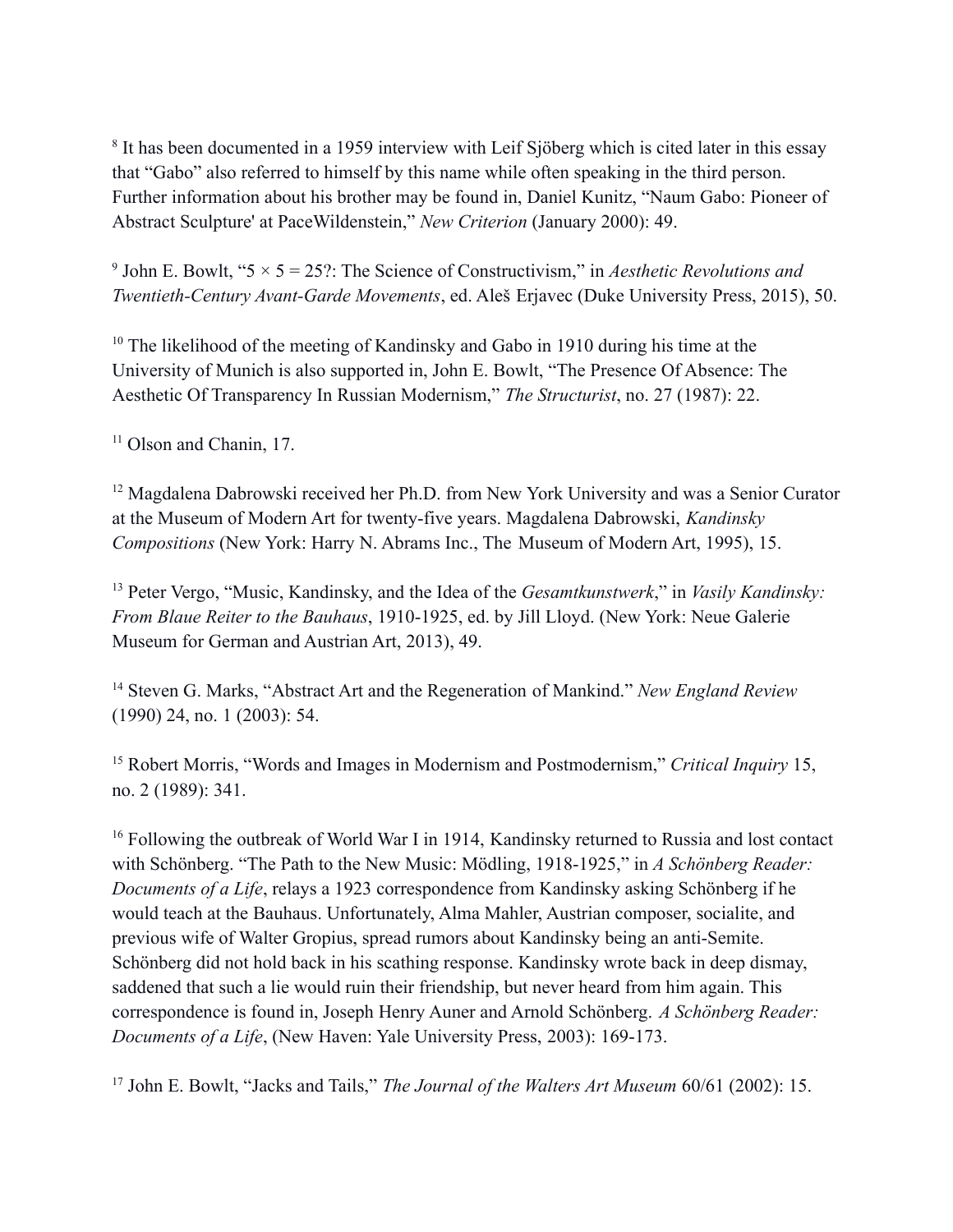<sup>18</sup> I acquired this book from a store in Venice that was selling reading glasses last fall, where I saw it on a table in the back corner. The owner kindly let me purchase it. Bergdoll and Leah Dickerman, *Bauhaus 1919-1933: Workshops for Modernity*. New York: The Museum of Modern Art. Published following the exhibition, Bauhaus 1919-1933: *Workshops for Modernity* November 8, 2009-January 25, 2010 at MOMA, 122.

<sup>19</sup> In the same year that *Concerning the Spiritual in Art* was published, Kandinsky formed Der Blaue Reiter. He led this group with Franz Marc with the intention to explore the spiritual qualities they believed to be inherent in the abstract art form. Kandinsky believed that abstract art was grounded in the universal truth that only the "divine" could express. More in, Marks, 53.

<sup>20</sup> Bowlt, " $5 \times 5 = 25$ ?," 42.

 $21$  Hilberry, 175.

 $22$  Bowlt suggests that this shift in the Russian avant-garde art scene was spearheaded by the evolution of a group in Moscow called Inkhuk, founded in 1920. Initially headed by Vasily Kandinsky, Inkhuk was created to be the hub of post-Revolutionary art in Russia. Soon after it began, there was a shift in the focus of the group away from the psychological approach to advancing the radical ideals of Rodchenko, Malevich, and Tatlin. Kandinsky's beliefs of the inner, spiritual arts did not align with the "constructions" the Inkhuk collective began creating, and he left after only a few months. Notes about Rodchenko and Malevich's political radicalism are found in, Bowlt, " $5 \times 5 = 25$ ?," 47. While a brief introduction to the InkHuk collective is found in, Bowlt, *Russian Art of the Avant-Garde* (New York: Thames & Hudson Inc., 1988), xxxiii.

 $23$  Hilberry, 175.

<sup>24</sup> Julia Cave, *Bauhaus*: *The Face of the 20th Century*, (Anonymous Monarda Arts, 1994), [https://video.alexanderstreet.com/watch/bauhaus.](https://video.alexanderstreet.com/watch/bauhaus) 9:33.

<sup>25</sup> Gillian Naylor, *The Bauhaus Reassessed: Sources and Design Theory* (New York: E.P. Dutton, 1985), 56.

<sup>26</sup> An investigation of the power of the principles of rhythms, patterns, and tones in music as analogies to the "formal designs of modern plastic art and architecture" is described in this source. The spelling of 'Gropius' has been corrected in the author's identification of the Bauhaus found in the ProQuest Historical Newspapers: The New York Times database in, Oscar Bie,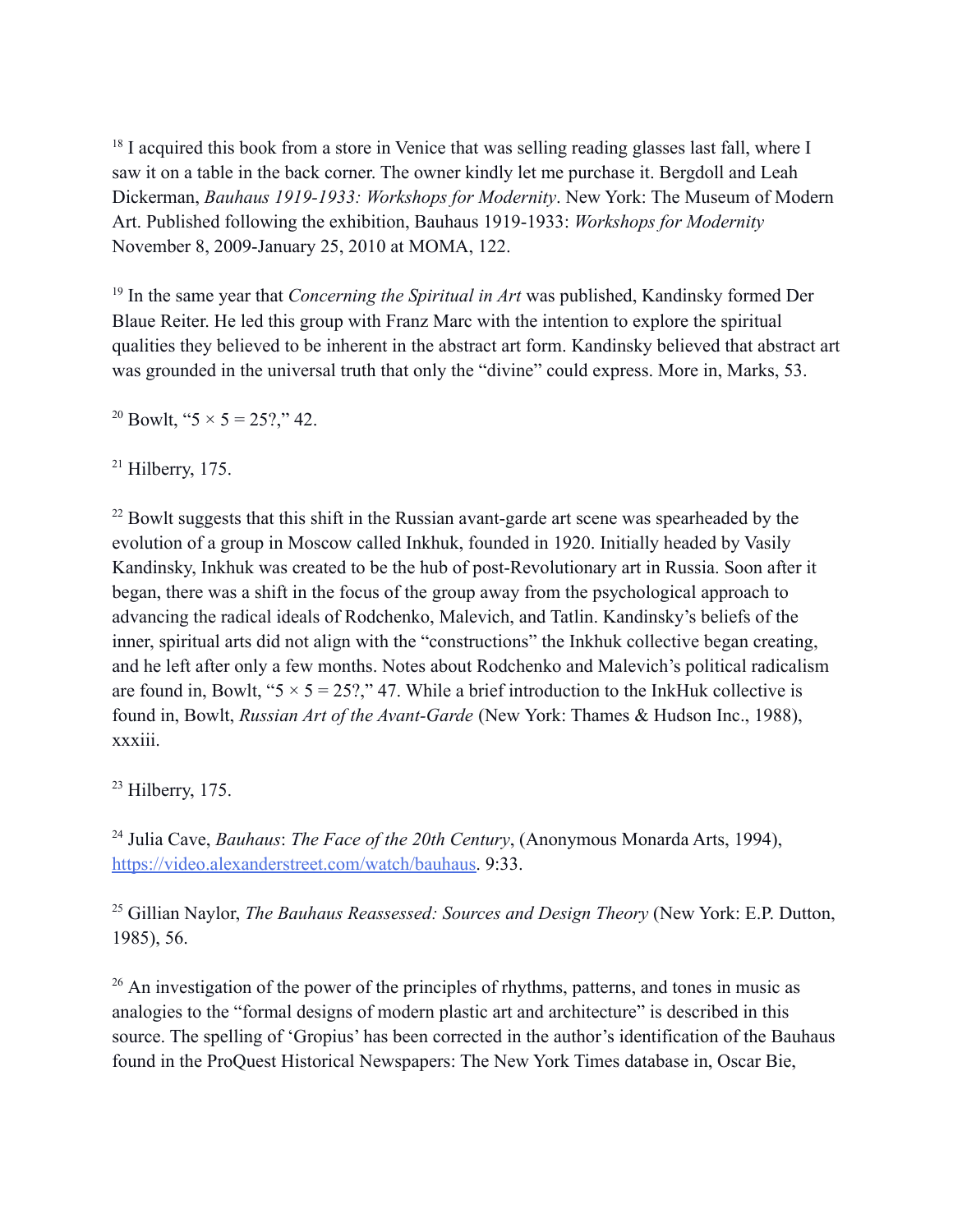"Rhythm," *Musical Quarterly 11*, trans. by Theodore Baker (Oxford: Oxford University Press, 1925), 338.

 $27$  This source is a gift from my grandmother after she attended this exhibition at the Guggenheim in the fall of 2021, Megan Fontanella and Tracey Bashkoff, *Vasily Kandinsky: Around the Circle.* New York: Guggenheim Museum, 2021. October 8, 2021-September 5, 2022 at the Guggenheim, New York.

<sup>28</sup> Deanna Brooks, "It Could Have Been Great: An Examination of Kandinsky's Bauhaus Paintings and the Great Synthesis of the Arts," (Old Dominion University, 2016), 46.

<sup>29</sup> Deanna Brooks, in conversation with the author, phone call, Los Angeles, California, November 15th.

<sup>30</sup> Dabrowski, *Kandinsky Compositions*, 46.

<sup>31</sup> Kenneth C. Lindsay and Peter Vergo, *Kandinsky: Complete Writings on Art* (New York: Da Capo Press, 1982), 625.

<sup>32</sup> Schönberg's ideas of dissonance and harmony are explicitly defined later in this paper and may be further explored through primary source quotations in this E-Book, Weiss, 39.

<sup>33</sup> Christina Lodder, *Russian Constructivism* (New Haven, CT: Yale University Press, 1983), 38-39.

<sup>34</sup> A discussion of Kazimir Malevich and Piet Mondrian's evolution of spiritual ideals in art at this time is also found in this catalogue, Mark Rosenthal, "The Two Great Waves of Abstract Painting," in Donna, Emmanuel Di. *Paths to the Absolute*. Published following the exhibition, *Paths to the Absolute: Kandinsky, Malevich, Mondrian, Newman, Pollock, Rothko, and Still* October 13-December 3, 2016 at the Di Donna Gallery, New York, 11.

<sup>35</sup> Tamara Machmut-Jhashi, review of *Constructing Modernity: The Art and Career of Naum Gabo*, by Martin Hammer and Christina Lodder, *The Slavic and East European Journal* 46, no. 1 (April 1, 2002): 197.

<sup>36</sup> Haran, 13.

<sup>37</sup> Leif Sjöberg, "Naum Gabo: Some Reminiscences And An Unpublished Interview," *The Structurist*, no. 29 (1989): 88.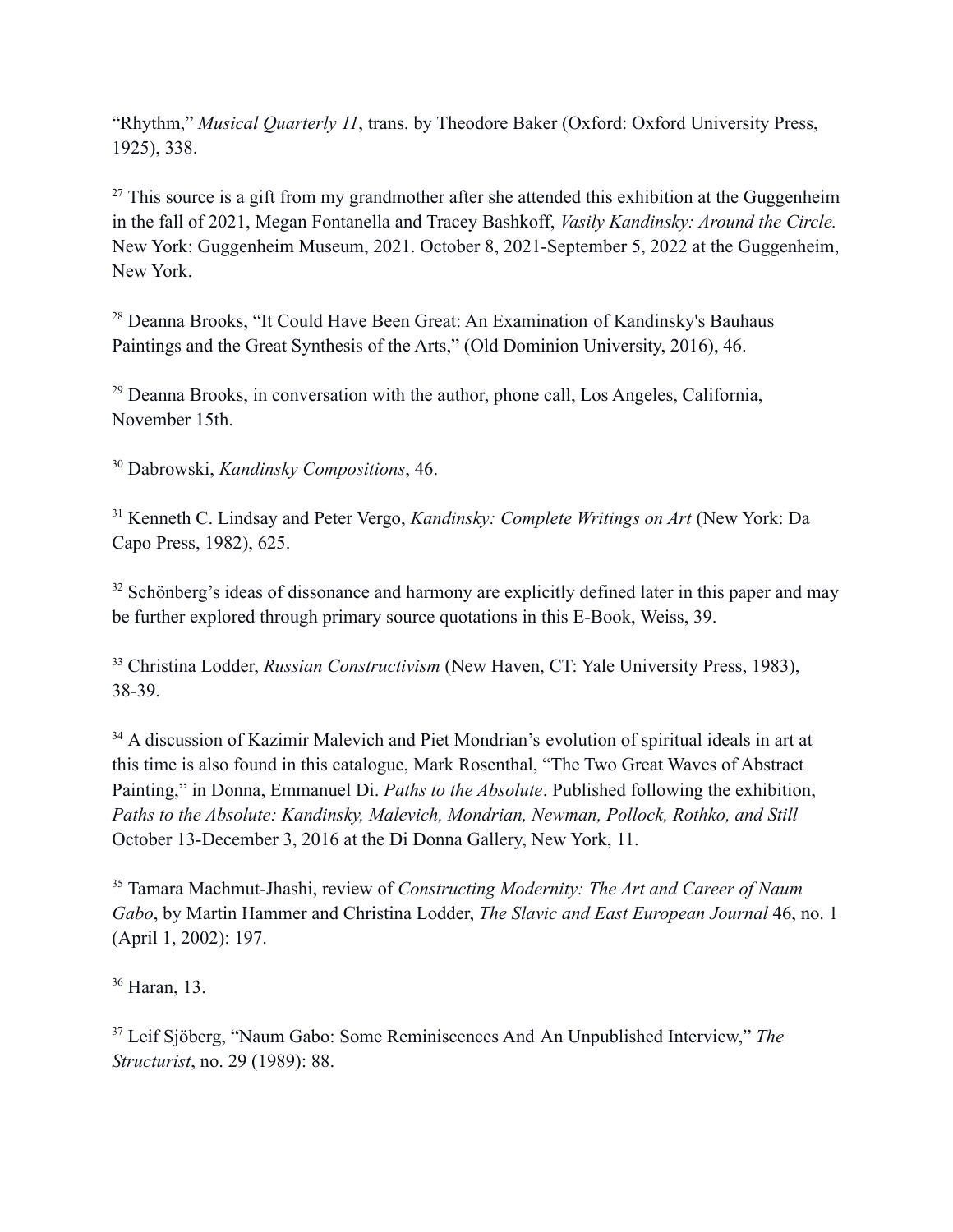<sup>38</sup> Christopher Short, *The Art Theory of Wassily Kandinsky, 1909-1928: The Quest for Synthesis* (Switzerland: Peter Lang, 2010), 48.

<sup>39</sup> Sjöberg, 88.

 $40$  Hilberry, 175.

<sup>41</sup> Short, 88.

<sup>42</sup> Originally printed in 1913 in Kandinsky's Reminiscences as translated by Lindsay and Vergo on page 373 in *Kandinsky: Complete Writings on Art*, was initially found in, Patricia Railing, "The Cognitive Line in Russian Avant-Garde Art," *Leonardo* 31, no. 1 (1998): 69.

<sup>43</sup> Peter Stupples, "Malevich and the Liberation of Art," *New Zealand Slavonic Journal* (2001): 11.

<sup>44</sup> This citation refers to a statement made by Gabo published in this collection, Vincent van Gosh, Wassily Kandinsky, Juan Gris, Paul Klee, Fernand Léger, Piet Mondrian, Joan Miró, et al., "Statements and Documents: Artists on Art and Reality, on Their Work, and on Values," *Daedalus* 89, no. 1 (1960): 113.

<sup>45</sup> Bowlt shares his perspective that the Symbolist views of Gabo are synonymous with Kandinsky's vocabulary and other major influencers such as Vrubei in, Bowlt, "The Presence Of Absence," 17-18.

<sup>46</sup> Lisa Florman has written extensively on Kandinsky and is currently the Department Chair of Art History at Ohio State University.

<sup>47</sup> Although this topic is heavily debated among scholars, Florman also shares she believes Kandinsky had already begun to develop ideas of dissonance prior to learning of Schönberg's work. Instead of singularly applying these learned notions to painting, she believes he merely needed a grounding in a discipline better suited for the analogy, like music. Find further details in, Lisa Florman, *Concerning The Spiritual and The Concrete in Kandinsky's Art* (California: Stanford University Press, 2014), 25.

<sup>48</sup> Daniel J. Jenkins. *Schoenberg's Program Notes and Musical Analyses: Schoenberg in Words* vol. 5 (New York: Oxford University Press 1973), 56.

<sup>49</sup> Originally cited in Lindsay and Vergo, 209.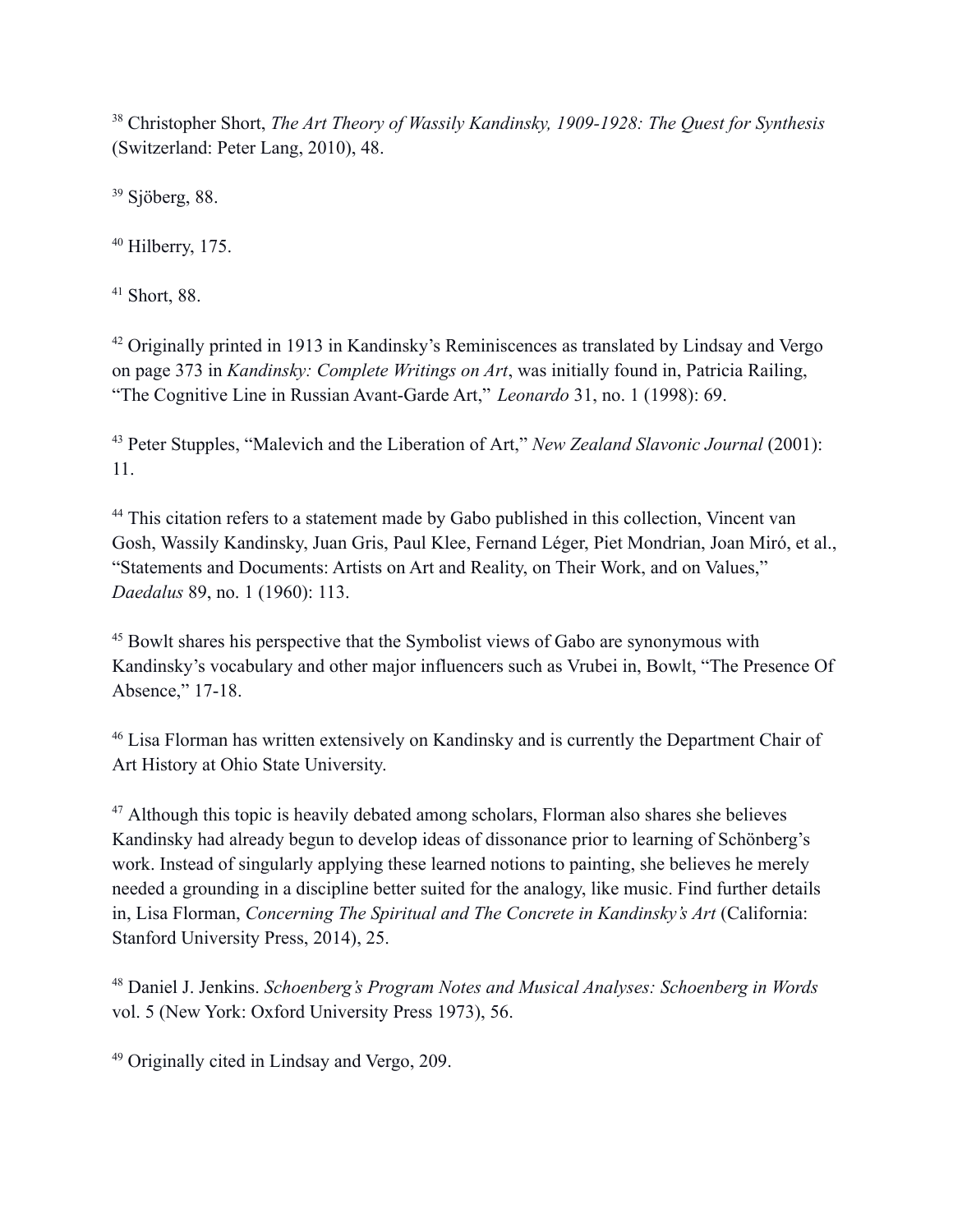<sup>50</sup> Short, 89.

 $<sup>51</sup>$  Unlike previous scholars who believed his work to be in accordance with the reactionary</sup> tactics of the now all-encapsulated group practicing Constructivism, Michael Mazur, believed that his artistic evolution instead, "reflected his belief in continuity, space as continuous, [and] culture as continuous in its change," in Mazur, 9.

<sup>52</sup> This catalogue was found at The Last Book Store in the fall of 2021, 453 South Spring Street Ground Floor, Los Angeles, CA 90013. Stephanie Barron and Maurice Tuchman, *The Avant-Garde in Russia 1910-1930: New Perspectives.* Los Angeles: MIT Press, 1980. Published following the exhibition, *The Avant-Garde in Russia 1910-1930: New Perspectives* July 8-September 28, 1980 at the Los Angeles Museum of Art, 162.

<sup>53</sup> Lodder, 43.

<sup>54</sup> Semir Zeki, "Art and the Brain," *Daedalus* 127, no. 2 (Massachusetts: MIT Press, 1998): 78.

<sup>55</sup> Stephen Bann, *The Tradition of Constructivism* (The Viking Press: New York, 1974), 9.

<sup>56</sup> Lindsay and Vergo, 625.

 $57$  Stupples, 11.

<sup>58</sup> Machmut-Jhashi, 196.

<sup>59</sup> Kunitz, 50.

<sup>60</sup> Bann, 9.

<sup>61</sup> A translated copy of "The Realistic Manifesto" in which Gabo announces his refusal of the utilitarian methods employed by Tatlin may be found in, Naum Gabo (1890-1977) and Anton Pevsner (1886-1962), "Rationalization and Transformation: Abstraction and Form: 10 Realistic Manifesto," in *Art in Theory 1900-2000: An Anthology of Changing Ideas*, ed. by Charles Harrison and Paul Wood (United Kingdom: Blackwell Publishing, 2003), 298-300.

 $62$  Kunitz, 50.

<sup>63</sup> Lindsay and Vergo, 626.

<sup>64</sup> Bowlt, " $5 \times 5 = 25$ ?" 47.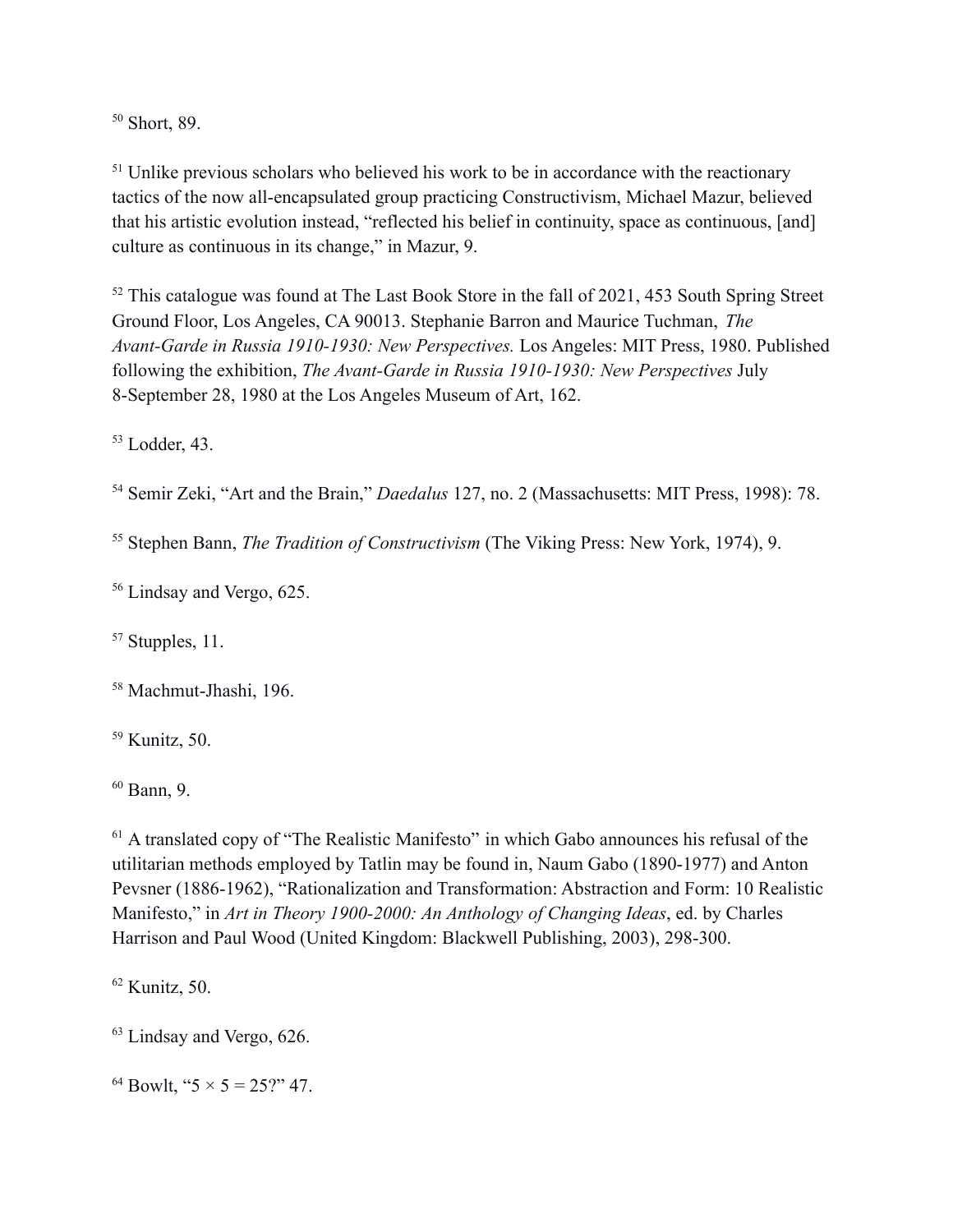$65$  Sjöberg, 89.

<sup>66</sup> Perhaps the most intriguing element of this interview is Gabo's declaration that his brother never contributed to the *Realistic Manifesto*. Instead, he shared that he was the sole author and Antoine merely "seconded it by his signature." Nearly every published scholarly text, found in the research of this paper thus far, details the brothers working together to write this manifesto; however, there is also a considerable amount of scholarship sharing their feuds as both brothers and artists. The debate among scholars of whether Gabo was the solitary writer of this manifesto or rather if this piece was conceived in conjunction with his brother Antoine Pevsner continues today.

<sup>67</sup> Sjöberg, 89.

68 Ibid.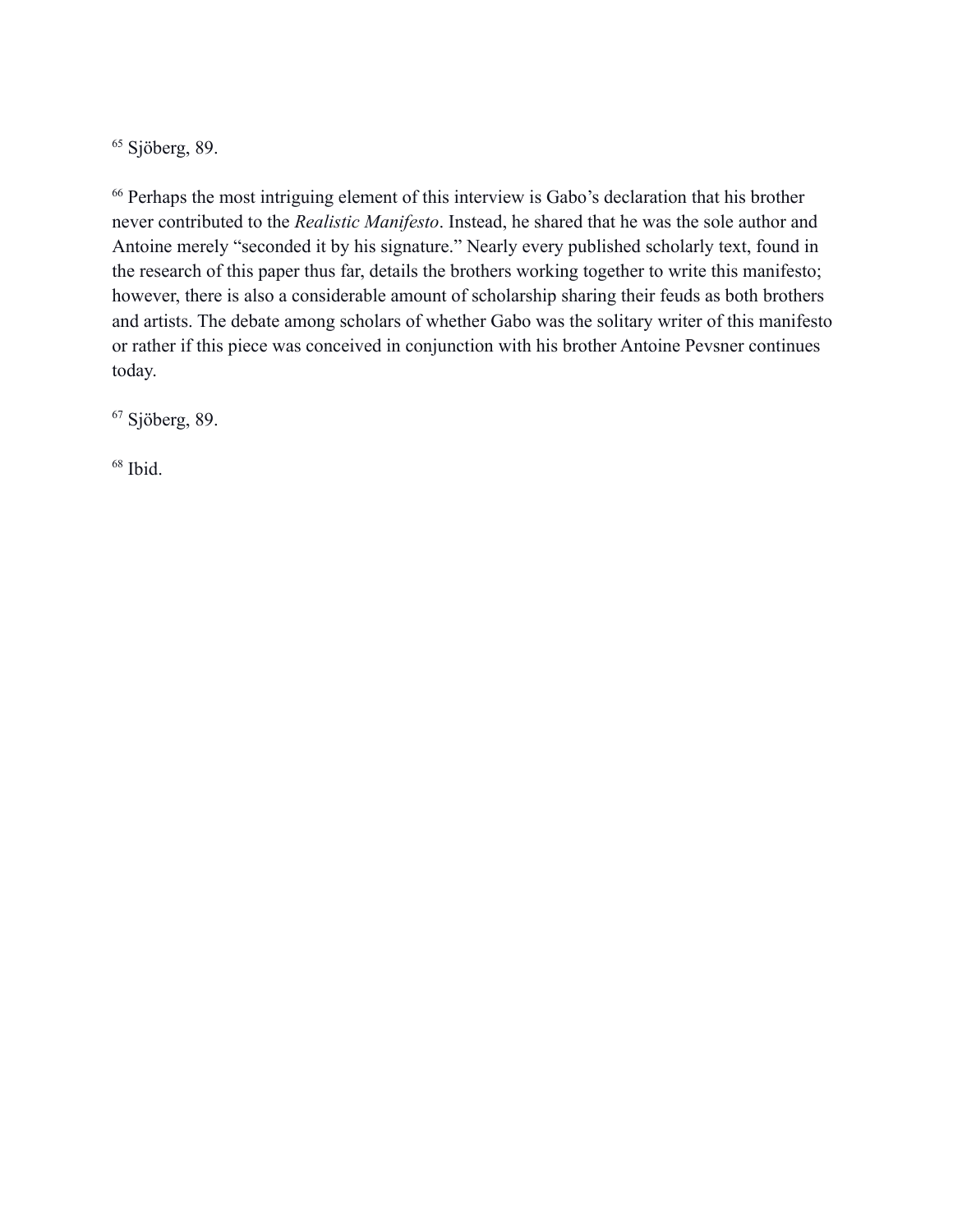## Bibliography

Auner, Joseph Henry, and Arnold Schoenberg. *A Schoenberg Reader: Documents of a Life*. New Haven: Yale University Press, 2003. 167-173. [https://search-ebscohost-com.electra.lmu.edu/login.aspx?direct=true&db=nlebk&](https://search-ebscohost-com.electra.lmu.edu/login.aspx?direct=true&db=nlebk&AN=187777&site=eds-live&scope=site) [AN=187777&site=eds-live&scope=site.](https://search-ebscohost-com.electra.lmu.edu/login.aspx?direct=true&db=nlebk&AN=187777&site=eds-live&scope=site)

Bann, Stephen. *The Tradition of Constructivism*. The Viking Press: New York, 1974.

- Barron, Stephanie and Maurice Tuchman. *The Avant-Garde in Russia 1910-1930: New Perspectives.* Los Angeles: MIT Press, 1980. Published following the exhibition, *The Avant-Garde in Russia 1910-1930: New Perspectives* July 8-September 28, 1980 at the Los Angeles Museum of Art.
- Bergdoll, Barry and Leah Dickerman. *Bauhaus 1919-1933: Workshops for Modernity*. New York: The Museum of Modern Art. Published following the exhibition, *Bauhaus 1919-1933: Workshops for Modernity,* November 8, 2009-January 25, 2010, The Metropolitan Museum of Art.
- Bie, Oscar. "Rhythm." *Musical Quarterly* 11. Translated by Theodore Baker. Oxford: Oxford University Press, 1925. 331-338. [http://electra.lmu.edu:2048/login?url=https://www.proquest.com/scholarly-journal](http://electra.lmu.edu:2048/login?url=https://www.proquest.com/scholarly-journals/rhythm/docview/1290857303/se-2?accountid=7418) [s/rhythm/docview/1290857303/se-2?accountid=7418](http://electra.lmu.edu:2048/login?url=https://www.proquest.com/scholarly-journals/rhythm/docview/1290857303/se-2?accountid=7418).
- Bowlt, John E. "Art in Exile: The Russian Avant-Garde and the Emigration." *Art Journal* 41, no. 3 (Fall, 1981): 215-221. [http://electra.lmu.edu:2048/login?url=https://www.proquest.com/scholarly-journal](http://electra.lmu.edu:2048/login?url=https://www.proquest.com/scholarly-journals/art-exile-russian-avant-garde-emigration/docview/1290127879/se-2?accountid=7418) [s/art-exile-russian-avant-garde-emigration/docview/1290127879/se-2?accountid=](http://electra.lmu.edu:2048/login?url=https://www.proquest.com/scholarly-journals/art-exile-russian-avant-garde-emigration/docview/1290127879/se-2?accountid=7418) [7418](http://electra.lmu.edu:2048/login?url=https://www.proquest.com/scholarly-journals/art-exile-russian-avant-garde-emigration/docview/1290127879/se-2?accountid=7418).
- Bowlt, John E. "Jacks and Tails." *The Journal of the Walters Art Museum* 60/61 (2002): 15–20. [http://www.jstor.org/stable/20168613.](http://www.jstor.org/stable/20168613)
- Bowlt, John E. "The Presence Of Absence: The Aesthetic Of Transparency In Russian Modernism." *The Structurist*, no. 27 (1987): 15-22. [http://electra.lmu.edu:2048/login?url=https://www.proquest.com/scholarly-journal](http://electra.lmu.edu:2048/login?url=https://www.proquest.com/scholarly-journals/presence-absence-aesthetic-transparency-russian/docview/1297885573/se-2?accountid=7418) [s/presence-absence-aesthetic-transparency-russian/docview/1297885573/se-2?acc](http://electra.lmu.edu:2048/login?url=https://www.proquest.com/scholarly-journals/presence-absence-aesthetic-transparency-russian/docview/1297885573/se-2?accountid=7418) [ountid=7418](http://electra.lmu.edu:2048/login?url=https://www.proquest.com/scholarly-journals/presence-absence-aesthetic-transparency-russian/docview/1297885573/se-2?accountid=7418).

Bowlt, John E. *Russian Art of the Avant-Garde.* New York: Thames & Hudson Inc., 1988.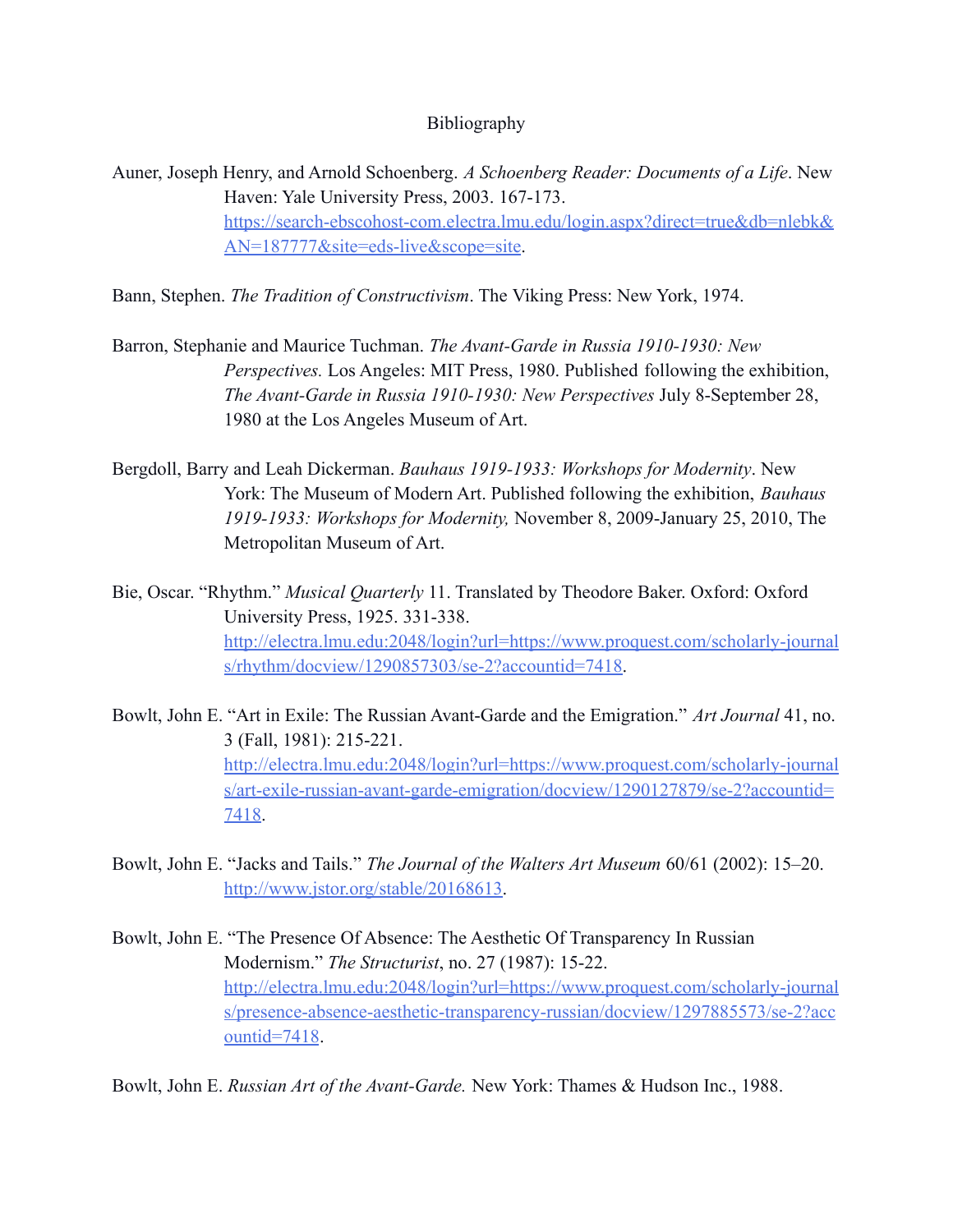- Bowlt, John E. "5 × 5 = 25?: The Science of Constructivism." In *Aesthetic Revolutions and Twentieth-Century Avant-Garde Movements*, edited by Aleš Erjavec, 42–79. Duke University Press, 2015. [https://www.jstor.org/stable/j.ctv11smzv0.7.](https://www.jstor.org/stable/j.ctv11smzv0.7)
- Brooks, Deanna. Conversation with the Author. Phone call. Los Angeles, California, November 15th, 2021.
- Brooks, Deanna. "It Could Have Been Great: An Examination of Kandinsky's Bauhaus Paintings and the Great Synthesis of the Arts." Old Dominion University, 2016. [http://electra.lmu.edu:2048/login?url=https://www.proquest.com/dissertations-the](http://electra.lmu.edu:2048/login?url=https://www.proquest.com/dissertations-theses/could-have-been-great-examination-kandinskys/docview/1875048281/se-2?accountid=7418) [ses/could-have-been-great-examination-kandinskys/docview/1875048281/se-2?ac](http://electra.lmu.edu:2048/login?url=https://www.proquest.com/dissertations-theses/could-have-been-great-examination-kandinskys/docview/1875048281/se-2?accountid=7418) [countid=7418.](http://electra.lmu.edu:2048/login?url=https://www.proquest.com/dissertations-theses/could-have-been-great-examination-kandinskys/docview/1875048281/se-2?accountid=7418)
- Cave, Julia. *Bauhaus: The Face of the 20th Century*. Anonymous Monarda Arts, 1994, 49 minutes, [https://video.alexanderstreet.com/watch/bauhaus.](https://video.alexanderstreet.com/watch/bauhaus)
- Dabrowski, Magdalena. *Kandinsky Compositions*. New York: Harry N. Abrams Inc., The Museum of Modern Art, 1995.
- Donna, Emmanuel Di. *Paths to the Absolute.* New York: Di Donna Gallery, 2016. Published following the exhibition, *Paths to the Absolute: Kandinsky, Malevich, Mondrian, Newman, Pollock, Rothko*, *and Still* October 13-December 3, 2016 at the Di Donna Gallery, New York.
- Florman, Lisa. *Concerning The Spiritual and The Concrete in Kandinsky's Art*. California: Stanford University Press, 2014.
- Fontanella, Megan and Tracey Bashkoff. *Vasily Kandinsky: Around the Circle.* New York: Guggenheim Museum, 2021. Published following the exhibition *Kandinsky: Around the Circle* October 8, 2021-September 5, 2022 at the Guggenheim, New York.
- Gabo, Naum (1890-1977) and Anton Pevsner (1886-1962). "Rationalization and Transformation: Abstraction and Form: 10 Realistic Manifesto." In *Art in Theory 1900-2000: An Anthology of Changing Ideas*, edited by Charles Harrison and Paul Wood, 226-362. United Kingdom: Blackwell Publishing, 2003.
- Gogh, Vincent van, Wassily Kandinsky, Juan Gris, Paul Klee, Fernand Léger, Piet Mondrian, Joan Miró, et al. "Statements and Documents: Artists on Art and Reality, on Their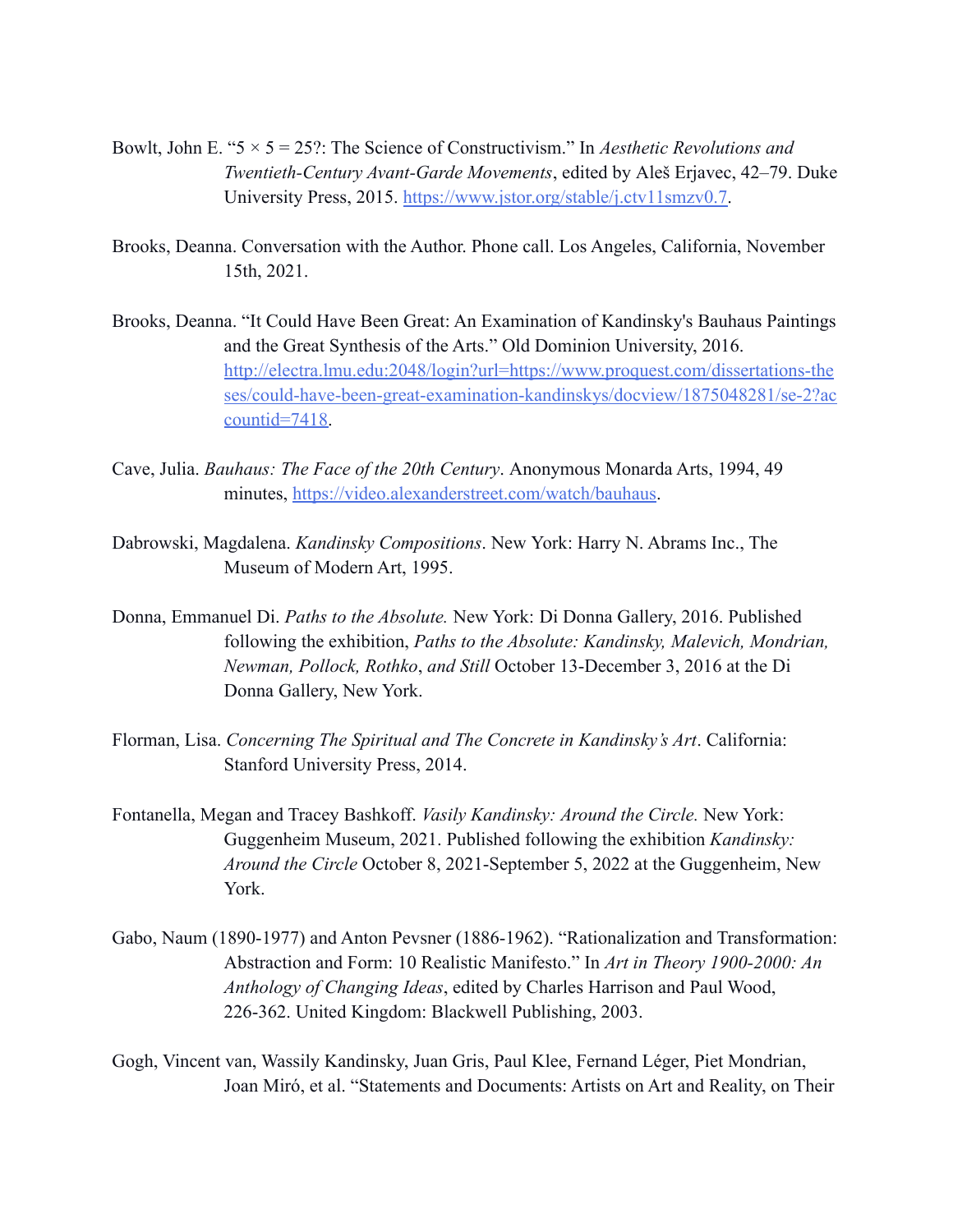Work, and on Values." *Daedalus* 89, no. 1 (1960): 79–126. [http://www.jstor.org/stable/20026551.](http://www.jstor.org/stable/20026551)

- Haran, Barnaby. "Constructivism in the USA: Machine Art and Architecture at The Little Review Exhibitions." In *Watching the Red Dawn: The American Avant-Garde and the Soviet Union*, 1st ed., 10–53. Manchester University Press, 2016. <http://www.jstor.org/stable/j.ctvnb7jsr.6>.
- Hilberry, Susanne F. "Naum Gabo, A Constructivist Sculptor." *Bulletin of the Detroit Institute of Arts* 54, no. 4 (1976): 174–183. <http://www.jstor.org/stable/41504577>.
- Jenkins, Daniel J. *Schoenberg's Program Notes and Musical Analyses: Schoenberg in Words* Volume 5. New York: Oxford University Press, 1973.
- Kunitz, Daniel. "Naum Gabo: Pioneer of Abstract Sculpture at PaceWildenstein." *New Criterion* (January 2000): 49-50. Gale Academic OneFile. [https://link.gale.com/apps/doc/A62214285/AONE?u=loym48904&sid=bookmark](https://link.gale.com/apps/doc/A62214285/AONE?u=loym48904&sid=bookmark-AONE&xid=81cadac6) [-AONE&xid=81cadac6](https://link.gale.com/apps/doc/A62214285/AONE?u=loym48904&sid=bookmark-AONE&xid=81cadac6).
- Lindsay, Kenneth C. and Peter Vergo. *Kandinsky: Complete Writings on Art*. New York: Da Capo Press, 1982.

Lodder, Christina. *Russian Constructivism.* New Haven, CT: Yale University Press, 1983.

- Machmut-Jhashi, Tamara. Review of *Constructing Modernity: The Art and Career of Naum Gabo*, by Martin Hammer and Christina Lodder. *The Slavic and East European Journal* 46, no. 1 (April 1, 2002): 196–198. [https://eds.s.ebscohost.com/eds/pdfviewer/pdfviewer?vid=16&sid=70a81efc-7ad4](https://eds.s.ebscohost.com/eds/pdfviewer/pdfviewer?vid=16&sid=70a81efc-7ad4-4418-825e-3f701aabff2e%40redis) [-4418-825e-3f701aabff2e%40redis](https://eds.s.ebscohost.com/eds/pdfviewer/pdfviewer?vid=16&sid=70a81efc-7ad4-4418-825e-3f701aabff2e%40redis).
- Marks, Steven G. "Abstract Art and the Regeneration of Mankind." *New England Review (1990)* 24, no. 1 (2003): 53–79. <http://www.jstor.org/stable/40244213>.
- Mazur, Michael. "The Monoprints Of Naum Gabo." *The Print Collector's Newsletter 9*, no. 5 (1978): 148–151. <http://www.jstor.org/stable/44130482>.
- Meadows, Matthew. "Naum Gabo—Live at the Tate." *Oxford Literary Review* 2, no. 2 (1977): 24–25. [http://www.jstor.org/stable/44972509.](http://www.jstor.org/stable/44972509)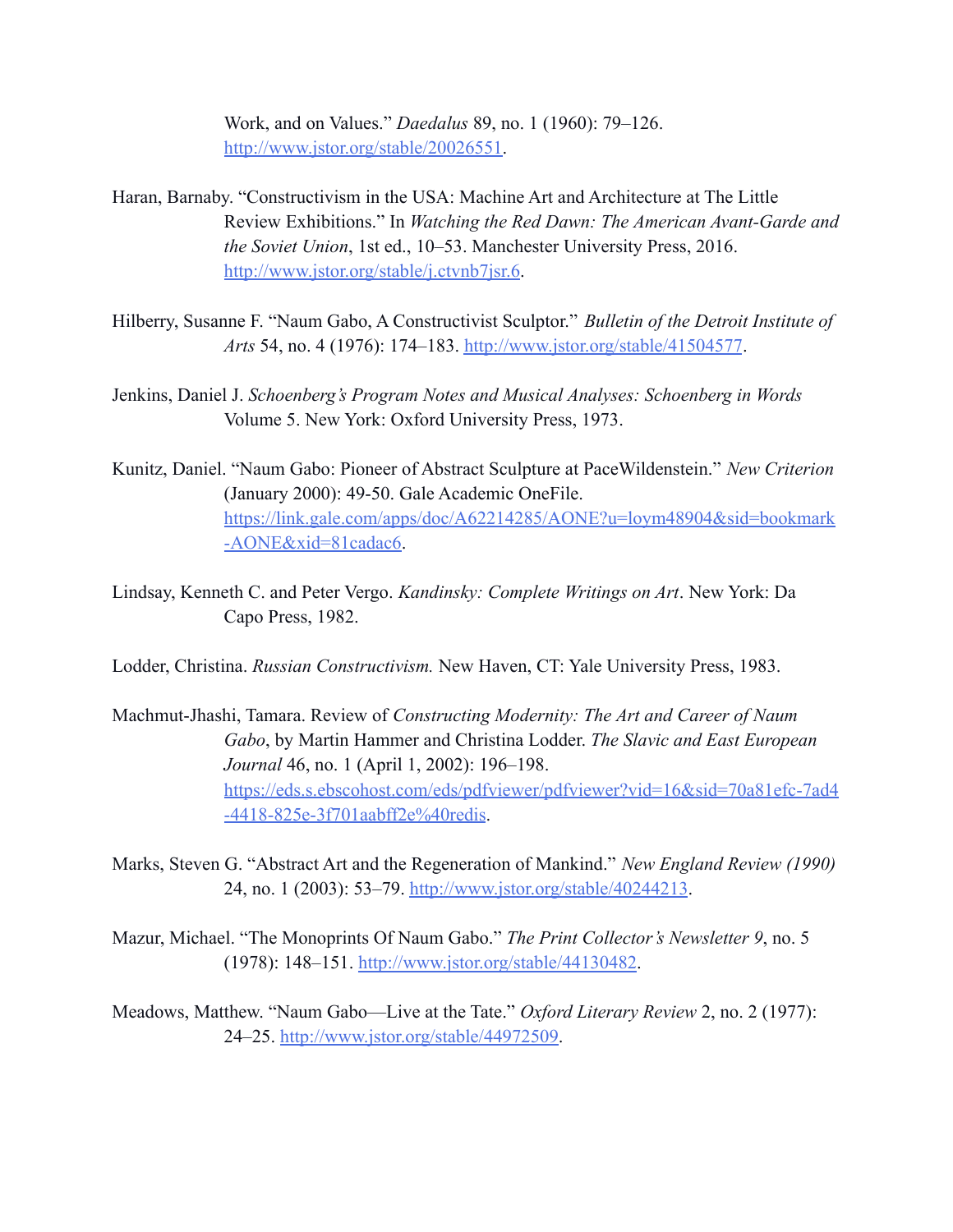- Morris, Robert. "Words and Images in Modernism and Postmodernism." *Critical Inquiry* 15, no. 2 (1989): 337–347. <http://www.jstor.org/stable/1343588>.
- Naylor, Gillian. *The Bauhaus Reassessed: Sources and Design Theory*. New York: E.P. Dutton, 1985.
- Olson, Ruth and Abraham Chanin. *Naum Gabo [and] Antoine Pevsner*. New York: The Museum of Modern Art, 1948. [https://assets.moma.org/documents/moma\\_catalogue\\_3228\\_300062058.pdf.](https://assets.moma.org/documents/moma_catalogue_3228_300062058.pdf)
- Overy, Paul. *Kandinsky: The Language of the Eye*. London: Elek Books Limited, 1969.
- Railing, Patricia. "The Cognitive Line in Russian Avant-Garde Art." *Leonardo* 31, no. 1 (1998): 67–73. [https://www.jstor.org/stable/1576550.](https://www.jstor.org/stable/1576550)
- Short, Christopher. *The Art Theory of Wassily Kandinsky, 1909-1928: The Quest for Synthesis*. Switzerland: Peter Lang, 2010.
- Sjöberg, Leif. "Naum Gabo: Some Reminiscences And An Unpublished Interview." *The Structurist*, no. 29 (1989): 86-89. [http://electra.lmu.edu:2048/login?url=https://www.proquest.com/scholarly-journal](http://electra.lmu.edu:2048/login?url=https://www.proquest.com/scholarly-journals/naum-gabo-some-reminiscences-unpublished/docview/1297890860/se-2?accountid=7418) [s/naum-gabo-some-reminiscences-unpublished/docview/1297890860/se-2?accoun](http://electra.lmu.edu:2048/login?url=https://www.proquest.com/scholarly-journals/naum-gabo-some-reminiscences-unpublished/docview/1297890860/se-2?accountid=7418) [tid=7418](http://electra.lmu.edu:2048/login?url=https://www.proquest.com/scholarly-journals/naum-gabo-some-reminiscences-unpublished/docview/1297890860/se-2?accountid=7418).
- Stupples, Peter. "Malevich and the Liberation of Art." *New Zealand Slavonic Journal*, 2001, 11–86. [http://www.jstor.org/stable/40922063.](http://www.jstor.org/stable/40922063)
- Vergo, Peter. "Music, Kandinsky, and the Idea of the Gesamtkunstwerk," In *Vasily Kandinsky: From Blaue Reiter to the Bauhaus*, 1910-1925, edited by Jill Lloyd. 49-63. New York: Neue Galerie Museum for German and Austrian Art, 2013.
- Weiss, Peg. "Three Evolving Perceptions of Kandinsky and Schoenberg: Toward the Ethnic Roots of the Outsider," In *Constructive Dissonance: Arnold Schoenberg and the Transformations of Twentieth-Century Culture*, edited by Juliane Brand and Christopher Hailey. Berkeley: University of California Press, 1997. UC Press E-Books Collection, 1982-2004. California Digital Library. 35-52.
- Zeki, Semir. "Art and the Brain." *Daedalus* 127, no. 2 (Massachusetts: MIT Press, 1998): 71–103. [http://www.jstor.org/stable/20027491.](http://www.jstor.org/stable/20027491)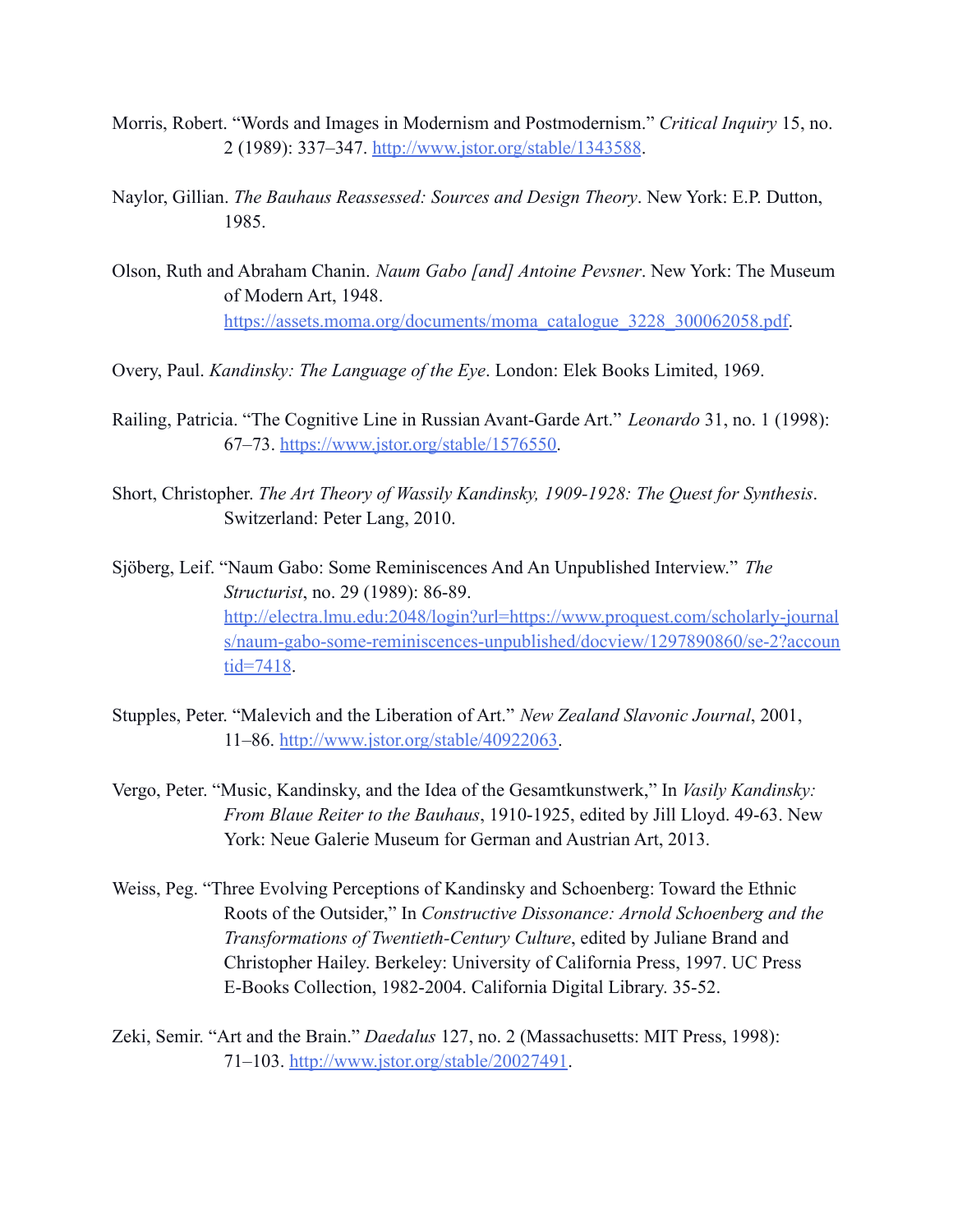

Figure 1. Naum Gabo, *Column*, c. 1923, 41 1/4 x 29 1/2 inches (104.5 x 75 cm), perspex, wood, metal, and glass, Courtesy of Solomon R. Guggenheim Museum, New York.